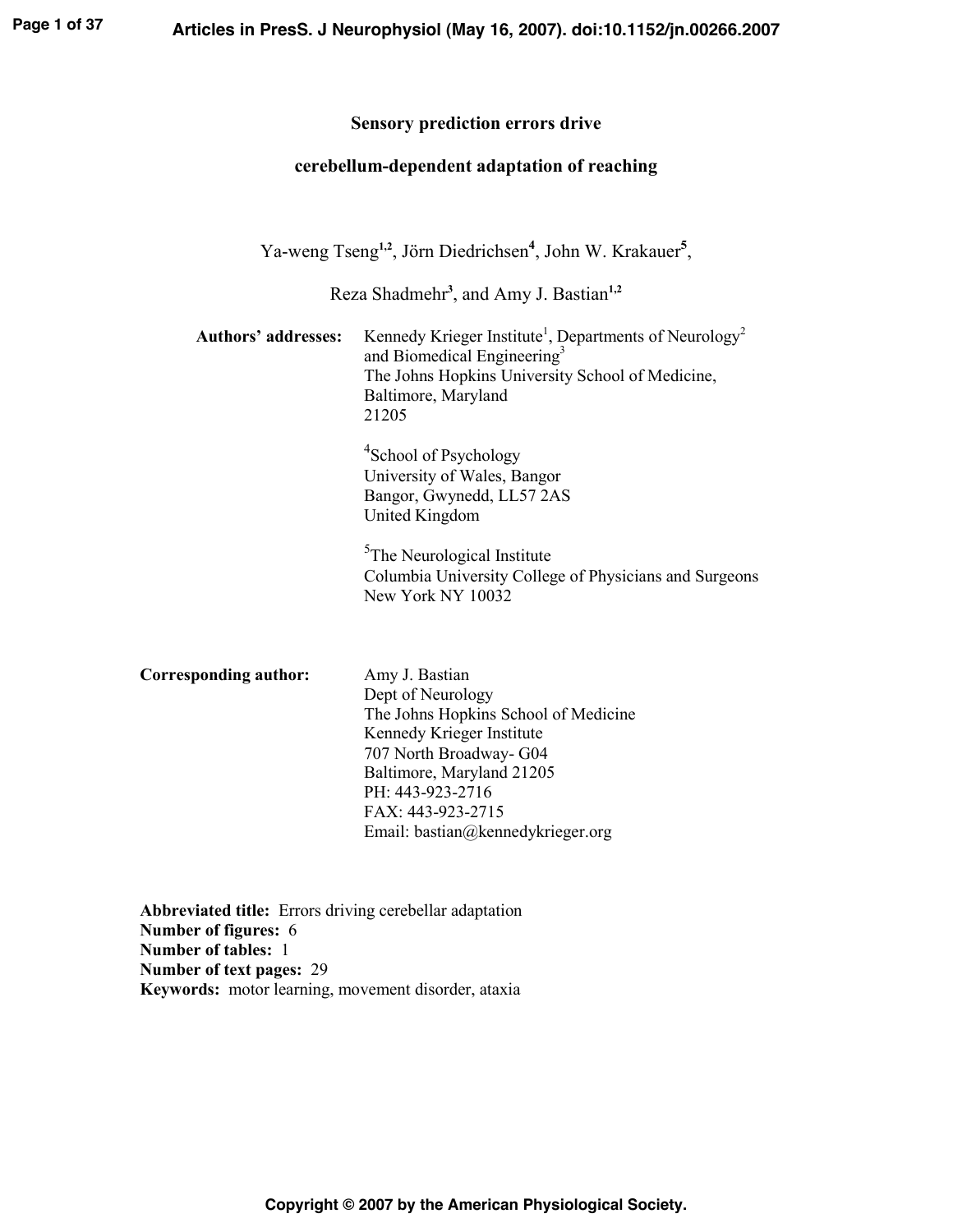#### **Abstract**

The cerebellum is an essential part of the neural network involved in adapting goal-directed arm movements. This adaptation might rely on two distinct signals: a sensory prediction error, or a motor correction. Sensory prediction errors occur when an initial motor command is generated but the predicted sensory consequences do not match the observed values. In some tasks, these sensory errors are monitored and result in online corrective motor output as the movement progresses. Here we asked whether cerebellum-dependent adaptation of reaching relies on sensory or online motor corrections. Healthy controls and people with hereditary cerebellar ataxia reached during a visuomotor perturbation in two conditions: "shooting" movements without online corrections, and "pointing" movements that allowed for online corrections. Sensory (i.e. visual) errors were available in both conditions. Results showed that the addition of motor corrections did not influence adaptation in control subjects, suggesting that only sensory errors were needed for learning. Cerebellar subjects were comparably impaired in both adaptation conditions relative to controls, despite abnormal and inconsistent online motor correction. Specifically, poor online motor corrections were unrelated to cerebellar subjects' adaptation deficit (i.e. adaptation did not worsen), further suggesting that only sensory prediction errors influence this process. Therefore, adaptation to visuomotor perturbations depends on the cerebellum, and is driven by the mismatch between predicted and actual sensory outcome of motor commands.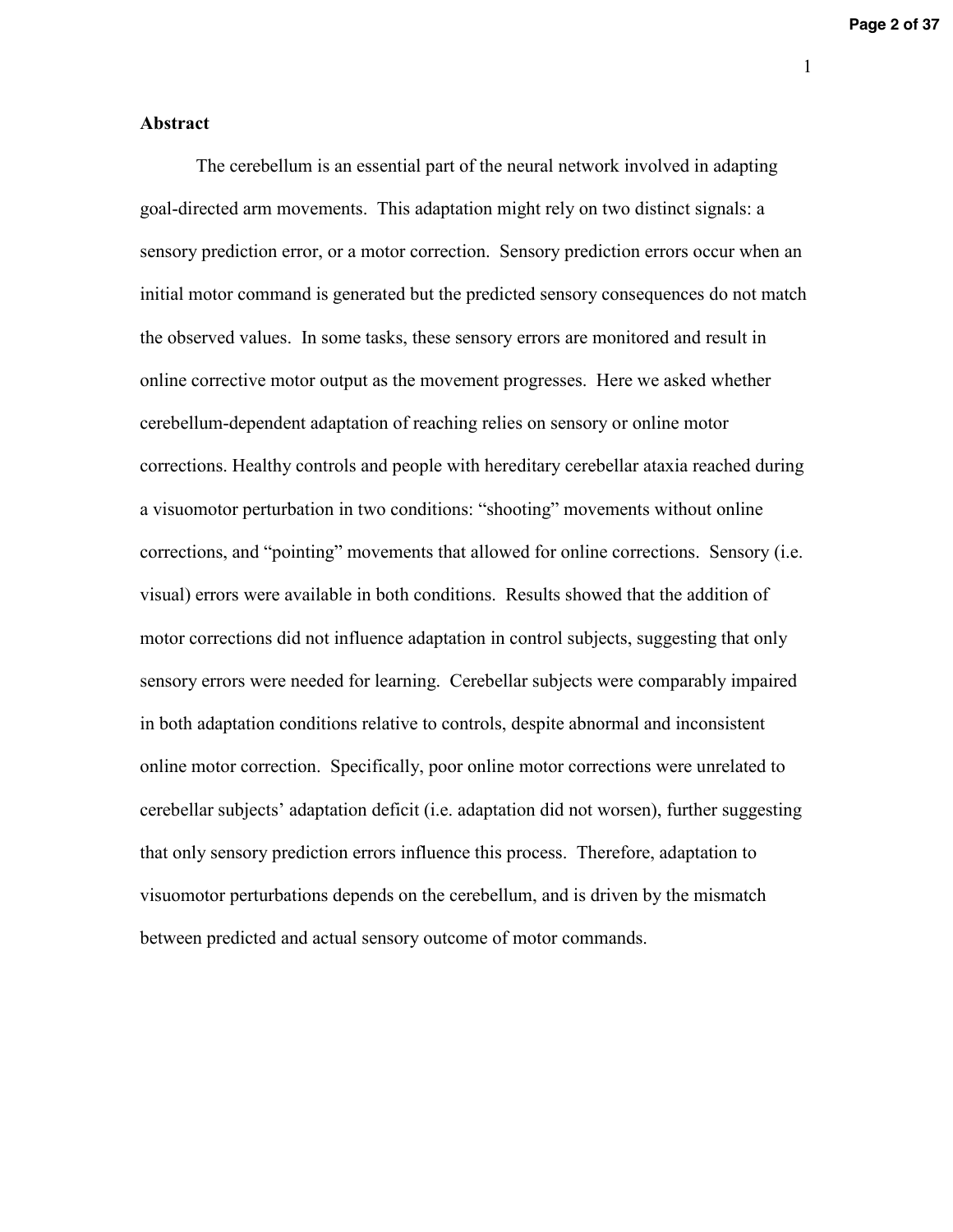# **Introduction**

Adaptation may be of fundamental importance to our ability to perform accurate movements because both our body and the environment that we interact with undergo changes. A critical feature of adaptation is that it allows individuals to alter their motor commands based on errors from prior movements. Adaptation has been demonstrated across many different tasks (Krakauer et al. 2000; Martin et al. 1996; Morton and Bastian 2004; Reisman et al. 2005; Shadmehr and Mussa-Ivaldi 1994) and the cerebellum appears to be necessary for this form of learning (Chen et al. 2006; Diedrichsen et al. 2005; Martin et al. 1996; Maschke et al. 2004; Morton and Bastian 2006; Smith and Shadmehr 2005). However, there are multiple potential teaching signals that could drive adaptation.

Here we distinguish between two possible sources of information that could be used to drive reach adaptation: sensory prediction errors versus motor corrections. Sensory prediction errors are the difference between the actual sensory feedback and the expected sensory feedback for a given motor command (Miall and Wolpert 1996). For example, visuomotor adaptation occurs when visual information is shifted or rotated (e.g. prism glasses, cursor rotation), causing discrepancies in gaze versus reach directions (Held and Hein 1958; Krakauer et al. 2000). This results in a difference between where the arm is seen and where the brain expects to see it based on the motor command (Figure 1A). The idea that sensory prediction errors are the dominant influence driving cerebellar adaptation is supported by theoretical, neurophysiological and behavioral studies (Ito 1982, 1972; Martin et al. 1996; Mazzoni and Krakauer 2006; Wallman and Fuchs 1998; Wolpert et al. 1998).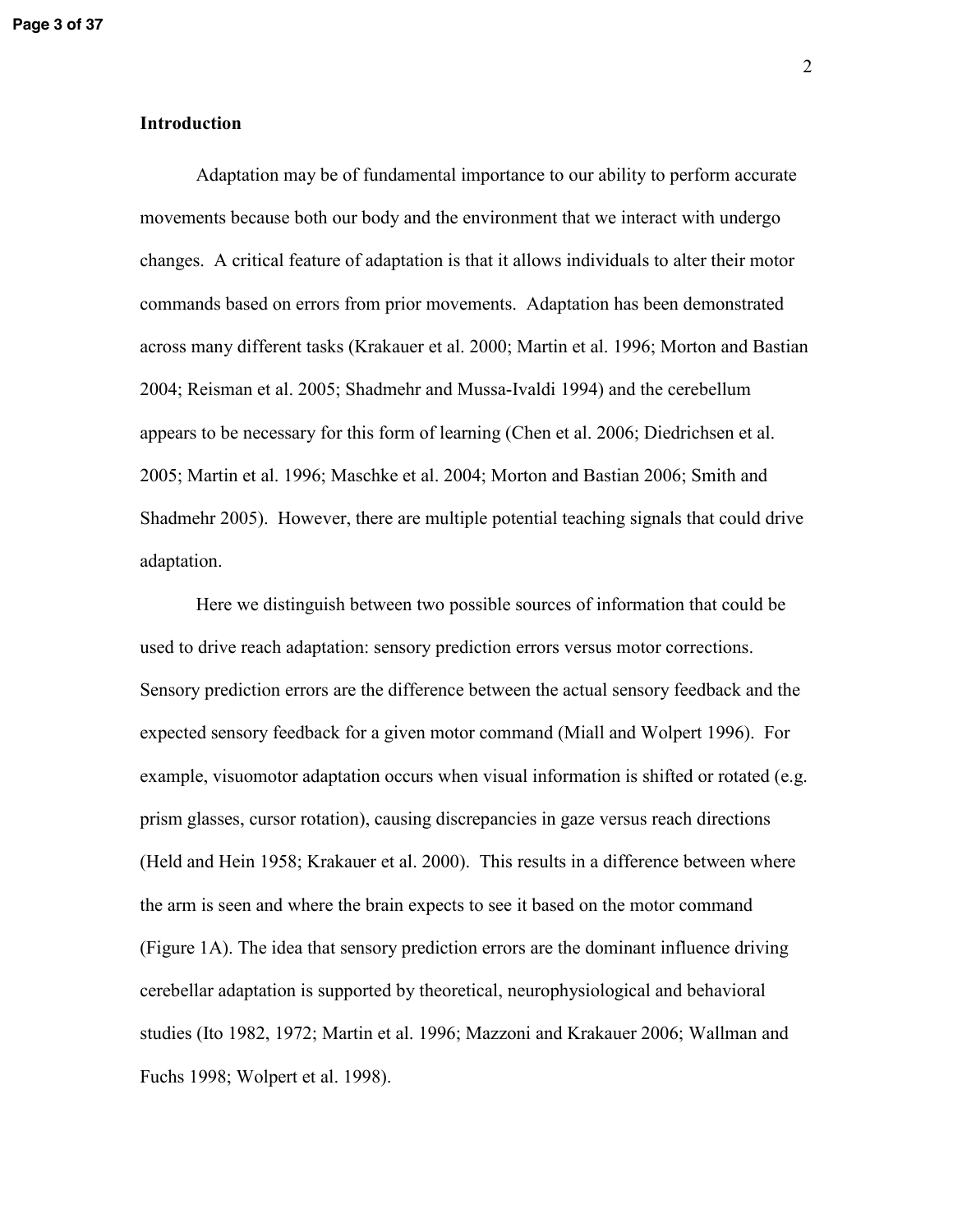**Page 4 of 37**

3

Alternatively or in addition, the motor correction of the error (for example, via reflexive pathways) may be a training signal for adaptation (Kawato 1996). These motor corrections may act as a teaching signal for the brain (Miles and Lisberger 1981; Thoroughman and Shadmehr 1999). For example, when arm movements are perturbed with unexpected forces, reflex pathways respond to partially compensate for the sensory prediction errors (Thoroughman and Shadmehr 1999). The response is a motor command reflecting error that can be added, with a slight time advance, to the motor commands that initiate the next movement to prevent the same error from occurring again (Figure 1B). The error feedback learning theory of the cerebellum relies on this motor correction (Kawato 1996). Indeed, during saccade adaptation, motor corrections are unnecessary for adaptation, but their presence helps increase the rate of adaptation (Wallman and Fuchs 1998). Therefore, an open question is whether cerebellum-dependent adaptation relies on sensory prediction errors, motor corrections, or both.

Here, we studied adaptation to visuomotor rotation in control subjects and individuals with cerebellar damage during two reaching tasks. In one task subjects made fast reaches ("shooting") with no online corrections, and thus had to rely primarily on sensory prediction errors for adaptation. In the second task subjects were allowed to reach and correct the reach errors in a continuous movement. If motor corrections were used as an additional training signal, then healthy subjects might learn faster when they were allowed online corrections. In comparison to shooting movements, people with cerebellar disease might show further deterioration of adaptive ability because their abnormal online corrections (Holmes 1939; Vilis and Hore 1980) would serve as a poor teaching signal.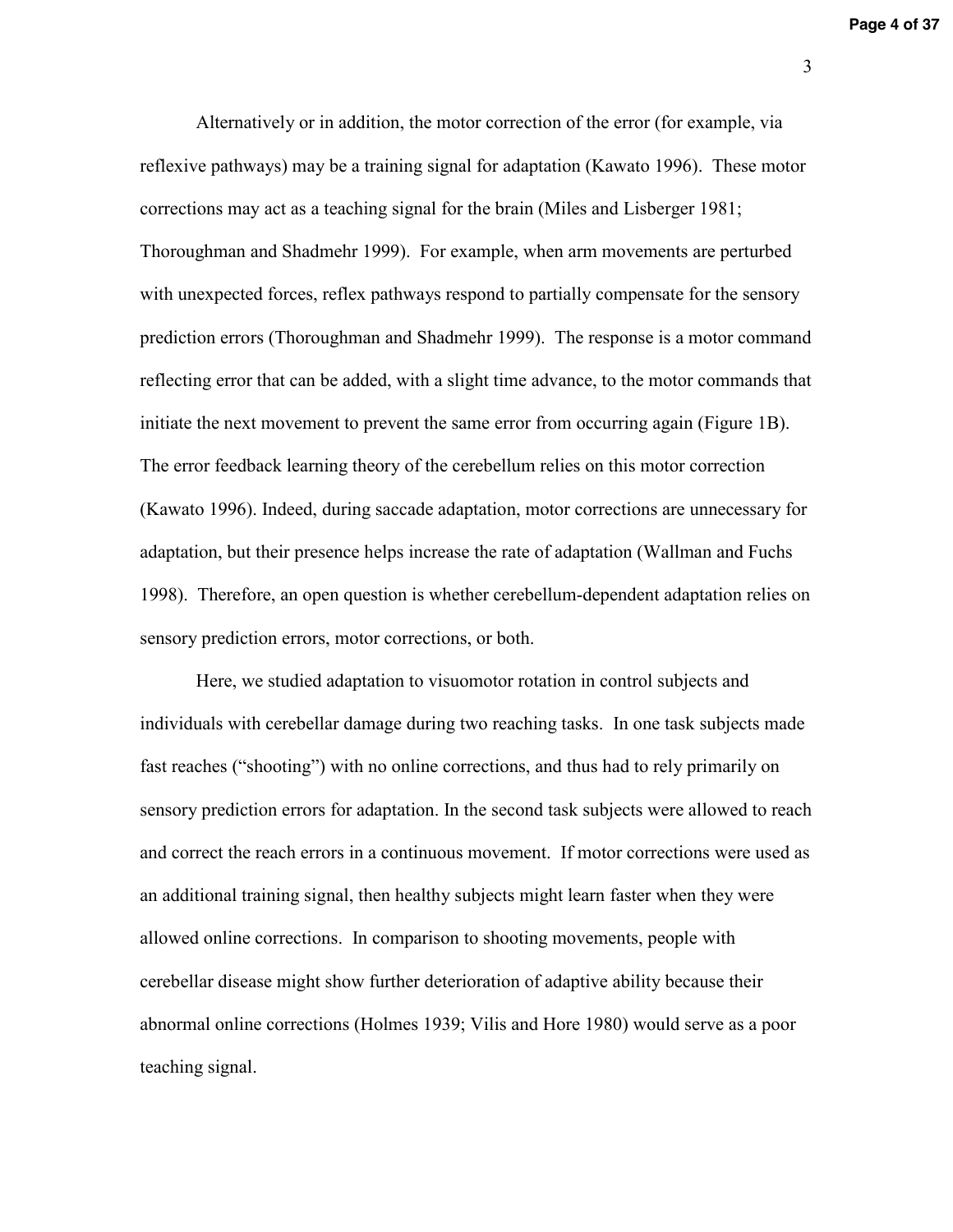## **Methods**

#### *Subjects*

Seven individuals with hereditary cerebellar ataxia  $(55 \pm 11)$  years old) and seven gender, age, and handedness matched healthy controls  $(53 \pm 9)$  years old) participated in this study (Table 1). Subjects performed a reaching task using their dominant arm. Five individuals had a genetically defined spinocerebellar ataxia (SCA), type 6 or type 8. These are slow, progressive and predominantly cerebellar ataxias (Day et al. 2000; Gomez et al. 1997). Two subjects were from a family with an undiagnosed genetic ataxia. These individuals had only cerebellar signs on neurological examination, and thus fell into the classification of autosomal dominant cerebellar ataxia type III (ADCA III, Harding 1993). Some subjects showed evidence of mild pontine atrophy on MRI, but no subject had sensory deficits, weakness, or spasticity of the arm. Severity of ataxia was rated using the International Cooperative Ataxia Rating Scale (Trouillas et al. 1997). All subjects gave their written consent (Institutional Review Board, The Johns Hopkins University School of Medicine) prior to the study.

# *Task*

Subjects held the handle of a two-joint manipulandum mounted in the horizontal plane. Sensors on the manipulandum recorded the position of the handle sampled at 100 Hz. A computer monitor mounted above the manipulandum was used to display the reach targets and the cursor. The handle position was represented by a 5 mm cursor on the computer monitor and visual feedback of the cursor was provided before and during the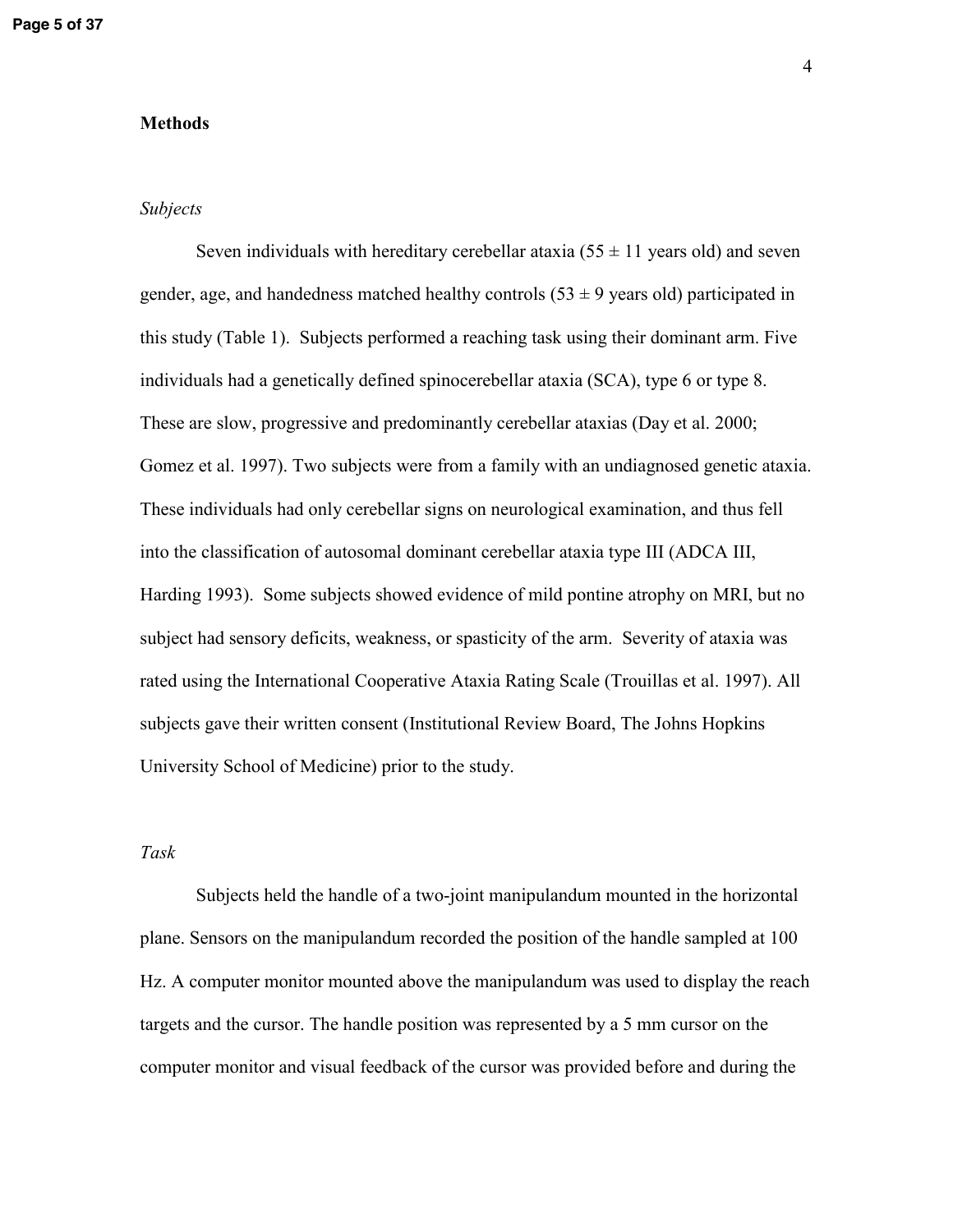**Page 6 of 37**

5

movement, but not during the return to the starting location. Subjects were instructed to move the cursor from a 1 cm square located at the bottom of the workspace (starting location) toward one of the three targets represented by a 1 cm square. The target was located 5 cm above the starting location, at an angle of 0, 45º or -45º.

We studied a visuomotor rotation paradigm that included a baseline phase where there was no perturbation, an adaptation phase with a 20º visuomotor perturbation, and a post-adaptation phase with no perturbation. During the perturbation, the displayed cursor path was rotated by 20º around the starting location from the actual reaching path, either clockwise or counter-clockwise. We used two types of reaching tasks: 1) "pointing" which allowed for online corrections during the movement. If the cursor path deviated away from the target direction, subjects had to "correct" for that error and stop inside the target square. This way, they had visual prediction error and a motor correction. 2) During the "shooting" task the participants were instructed to move through the target without stopping. A soft wall (spring constant 150 N/m) directly behind the target assisted the termination of the movement. We designed this "soft-wall", rather than a rigid wall that would stop the motion abruptly, because it made the movement feel more natural and it encouraged the subjects to move rapidly. Secondly, the participants likely learned to rely on the wall for stopping their movement and therefore did not to break the movement by themselves. In the shooting movements, subjects experienced errors in their movements without an opportunity to issue motor commands that corrected those movements. After the movement stopped in either condition, the handle of the manipulandum moved back to the starting location by the robot motor. No visual feedback was provided during this phase.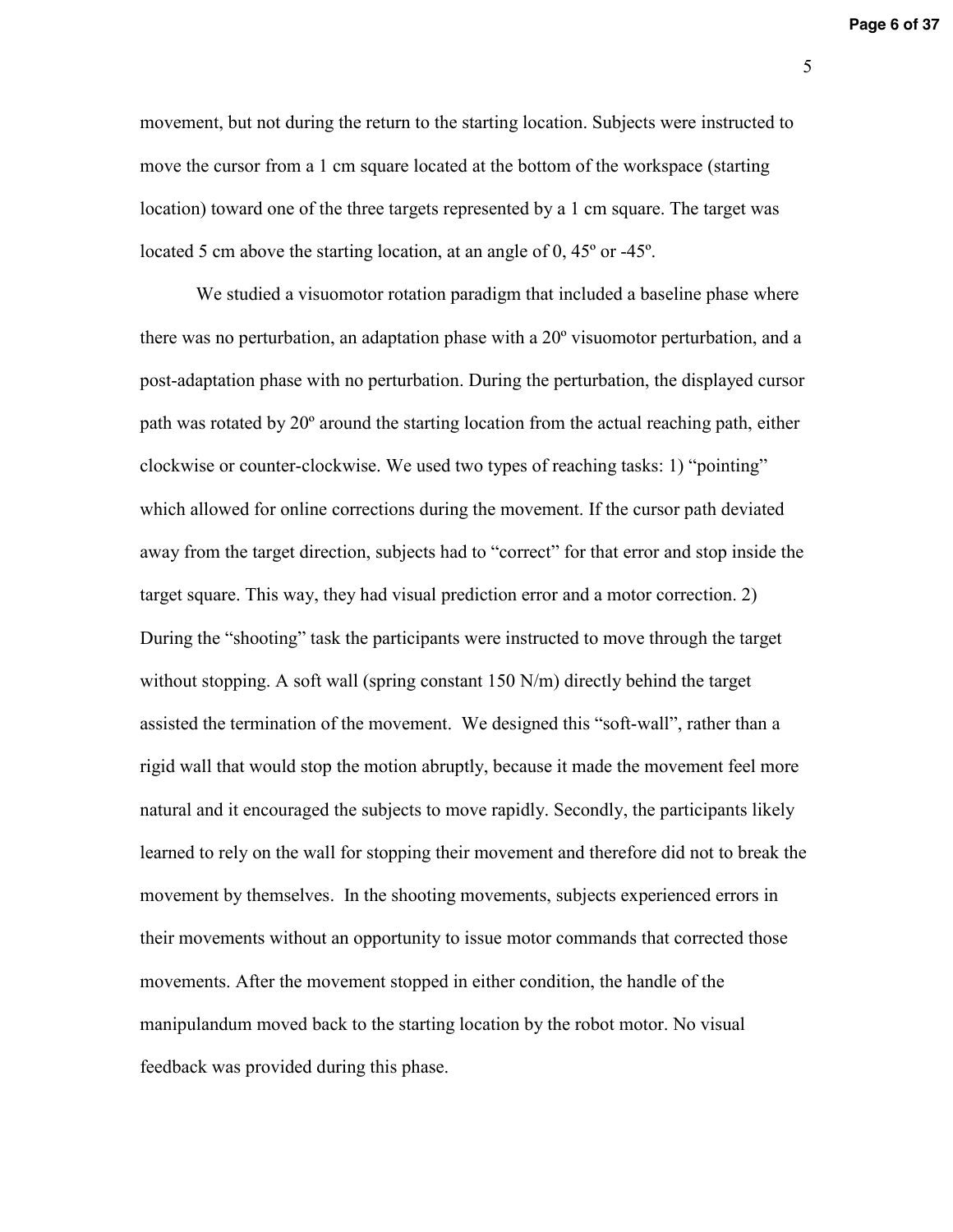Four experimental sets were performed sequentially: pointing movements with clockwise or counter-clockwise rotational perturbation and shooting movements with clockwise or counter-clockwise rotational perturbation. We counter-balanced the order of rotational directions and reaching types across subjects. Each set included the abovementioned baseline, adaptation and post-adaptation phases. A set was further divided into blocks of thirty-six reaches. Within each block, the target sequence was randomized. For the first pointing or shooting condition, the set started with two to four blocks of baseline trials to help subjects become familiar with the task and the inertia of the robot. Once subjects had completed one set of each reaching condition, the set started with just one block of baseline trials. The baseline phase was always followed by three blocks of adaptation trials and one block of post-adaptation trials. During adaptation, 1/6 of the trials had no visual rotation imposed (catch trials). We inserted these catch trials randomly, such that we could compare these trajectories to trajectories during perturbed trials and determine whether and when online corrections occurred during the movement. We also included catch trials when estimating the rate of adaptation (see below: Statespace model of trial-to-trial learning). The entire experiment took one and half to two hours to finish.

We instructed the subjects to move the cursor from the starting location toward the target smoothly without pausing. We emphasized that they can take as much time as they needed before initiating the reach. They had no knowledge of whether the cursor path would be perturbed or not. Individuals with cerebellar damage were encouraged to move as fast as they could. Trials that were completed within a time limit were rewarded by a visual "explosion" of the target. Based on the severity of the cerebellar symptoms,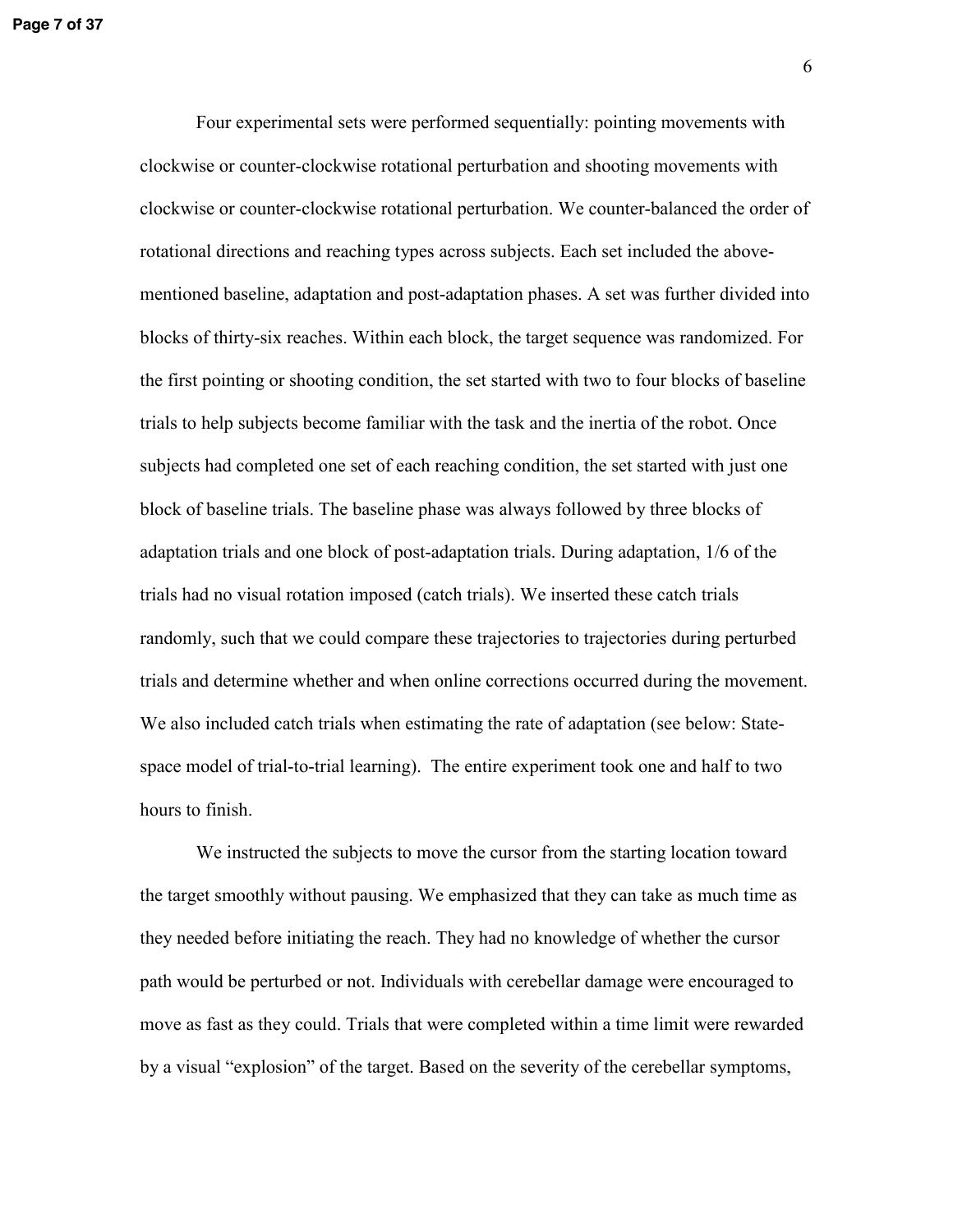**Page 8 of 37**

7

there were significant variations among individuals in the average peak speed; it ranged between 15 and 45 cm/sec and between 30 and 70 cm/sec for pointing and shooting movements, respectively. We therefore adjusted the time limit adaptively for each participant, such that 50% of the trials were rewarded. Control participants were instructed as to how fast to move, such that each cerebellar-control pair was matched in peak movement speed.

### *Data Analysis*

Movement duration. Movement onset was defined as the first time that the velocity of the hand movement exceeded a threshold of 3 cm/sec for at least 180 ms consecutively in the forward movement direction. Note that small adjustments of these criteria were made for some cerebellar subjects because they showed oscillations at the start position, which was not considered as movement onset. Shooting movements were considered terminated when the cursor passed the circle on which the targets were displayed (5 cm movement length). This portion of the shooting movement is shown in Figure 2 (hand path). For the pointing condition in which online corrections were allowed, movement termination was based on the end of corrective movements, i.e., when the cursor reached the target and when cursor velocity dropped below 3cm/s continuously for 100 ms. Movement time was defined as the duration elapsed between movement onset and termination.

Aiming error. We were interested in the predictive, feedforward part of the movement given that the cerebellar adaptive mechanism is particularly important for this process (Lang and Bastian 1999). We defined aiming error as the angle between the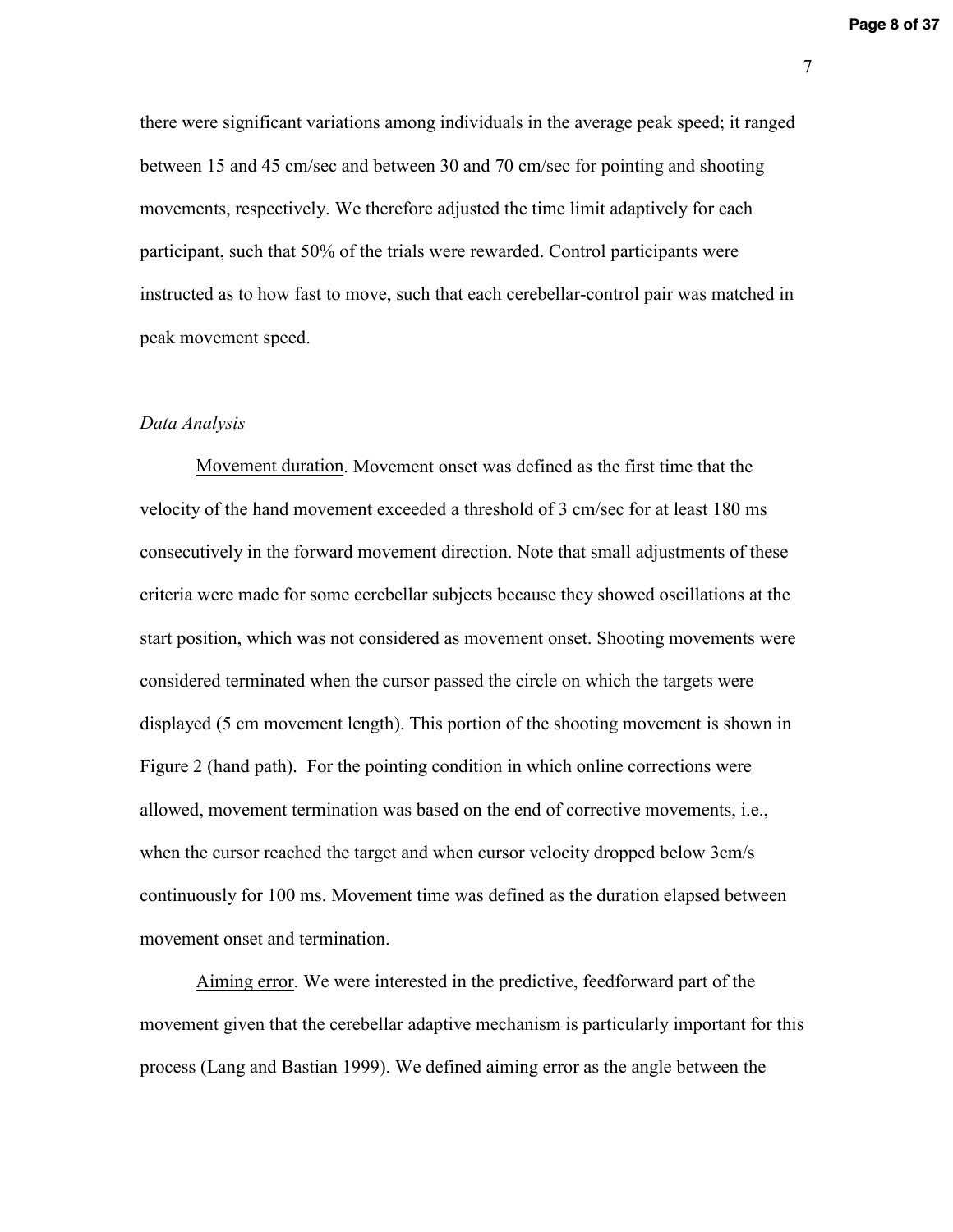position of the cursor at 180 ms after movement onset and the target relative to the starting location of the movement. This time window represented the initial, predictive part of the reaching movement; further analyses demonstrated that no online corrections were present prior to 180 ms after movement onset. Counter-clockwise aiming errors were defined as positive. The averaged aiming error for each movement direction during the baseline phase was computed and subtracted from the corresponding direction for all trials, removing any constant error caused by the passive dynamics of the robot (Smith and Shadmehr 2005).

Adaptation measures. Three measures were used to quantify the extent of adaptation. First, the residual error was calculated as the averaged aiming error of the last twenty-five trials during the adaptation phase for each condition (no catch trials were included in this calculation). Second, the after-effects of adaptation were measured as the difference between aiming error averaged over the first three trials in the post-adaptation phase and the averaged baseline. Third, we used a state-space model to estimate sensitivity to error.

State-space model of trial-to-trial learning. The third measure was derived from a recently developed state-space model of reach adaptation and generalization (Donchin et al. 2003; Thoroughman and Shadmehr 2000). The output equation of this model states that the predicted aiming error during the current trial  $(\hat{y}_n)$  is determined by the difference between the perturbation  $u_n$  and the intended movement direction.

$$
\hat{y}_n = u_n - \mathbf{k}^T \mathbf{z}_n \tag{1}
$$

In Eq. (1),  $\hat{y}_n$  is a scalar and  $z_n$  is a vector with three components representing the state for each movement direction. **k** is a column vector with two 0s and one 1 at the place for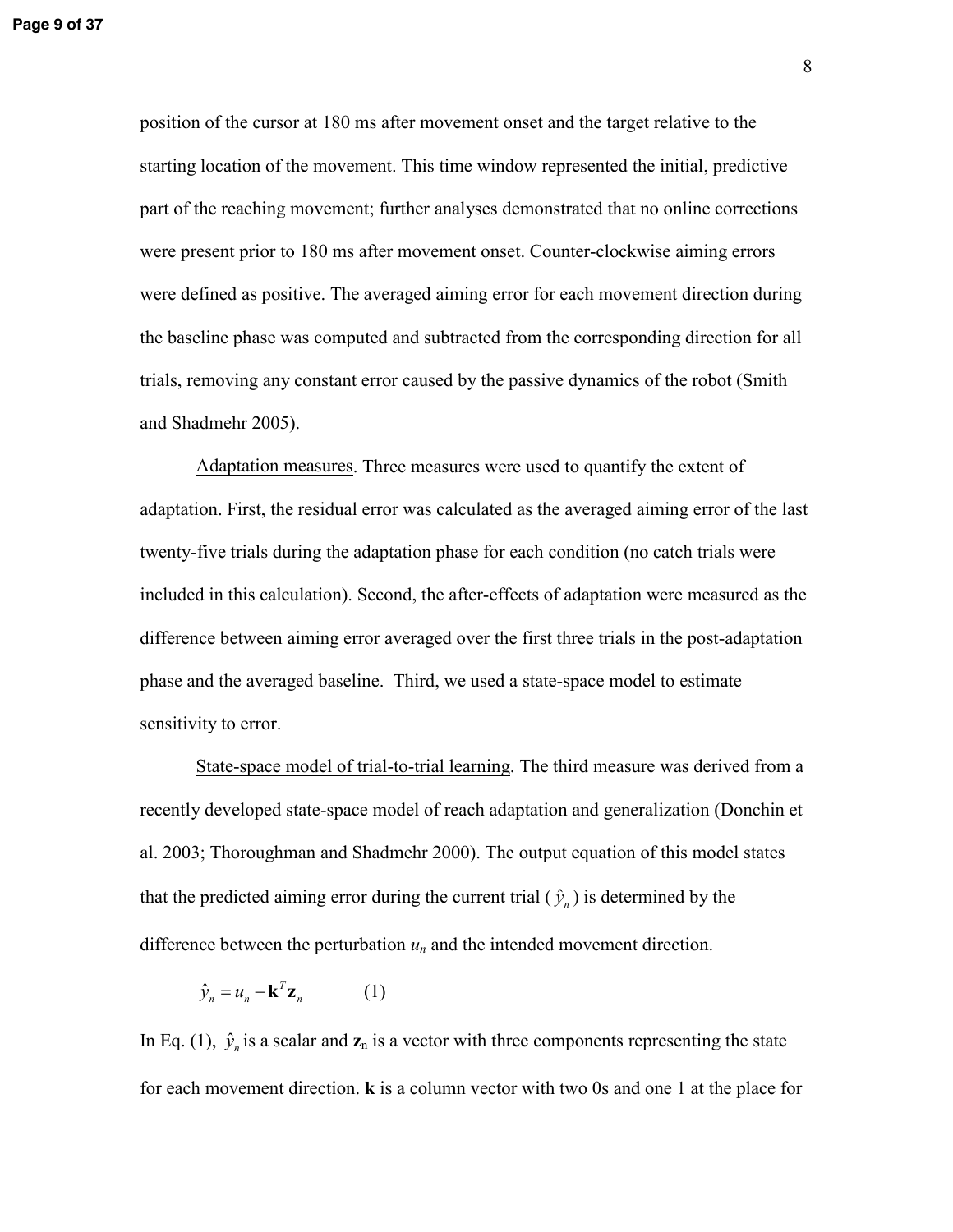the current movement direction, such that it selects one element of the state vector **z**, depending on the target sequence used in the experiment. The second equation characterizes how intended movement directions of the next trial are determined by the current state, the rate of generalization *B* and error experienced in the current trial.

$$
\mathbf{z}_{n+1} = \mathbf{z}_n + B \mathbf{k} \hat{\mathbf{y}}_n \tag{2}
$$

*B* is a symmetric 3x3 matrix with three components that represent error generalization for three movement directions ( $0 \& \pm 45^{\circ}$ ). Because the individual components of *B* cannot be estimated independently due to limited movement directions, we constrained the individual values to a linear relationship based on a generalization function, C, obtained from normal control participants using the same paradigm with eight movement directions (Hemminger et al. 2006),  $B = \beta * C$ . Therefore, the three components of *B* were reduced to one free parameter,  $\beta$ . This free parameter represents the amount that movement direction changed in response to an error experienced during the prior trial in that direction. Higher  $\beta$ -rates indicate that more was learned from one trial's error to the next. In order to estimate the actual value of  $\beta$  for each subject, we used a numerical optimization method to find  $\beta$  so that it minimized the difference between the sequence of aiming error predicted by the model and the actual aiming error that was experimentally observed. This procedure allowed us to estimate both mean and intersubject variability of  $\beta$  for each group. We will refer to  $\beta$  as trial-to-trial adaptation rate, since higher values represent larger corrections of prior errors, and thus faster adaptation rates.

Onset of online corrections. To determine if and when online corrections occurred during the pointing and shooting conditions, we compared the perturbed and catch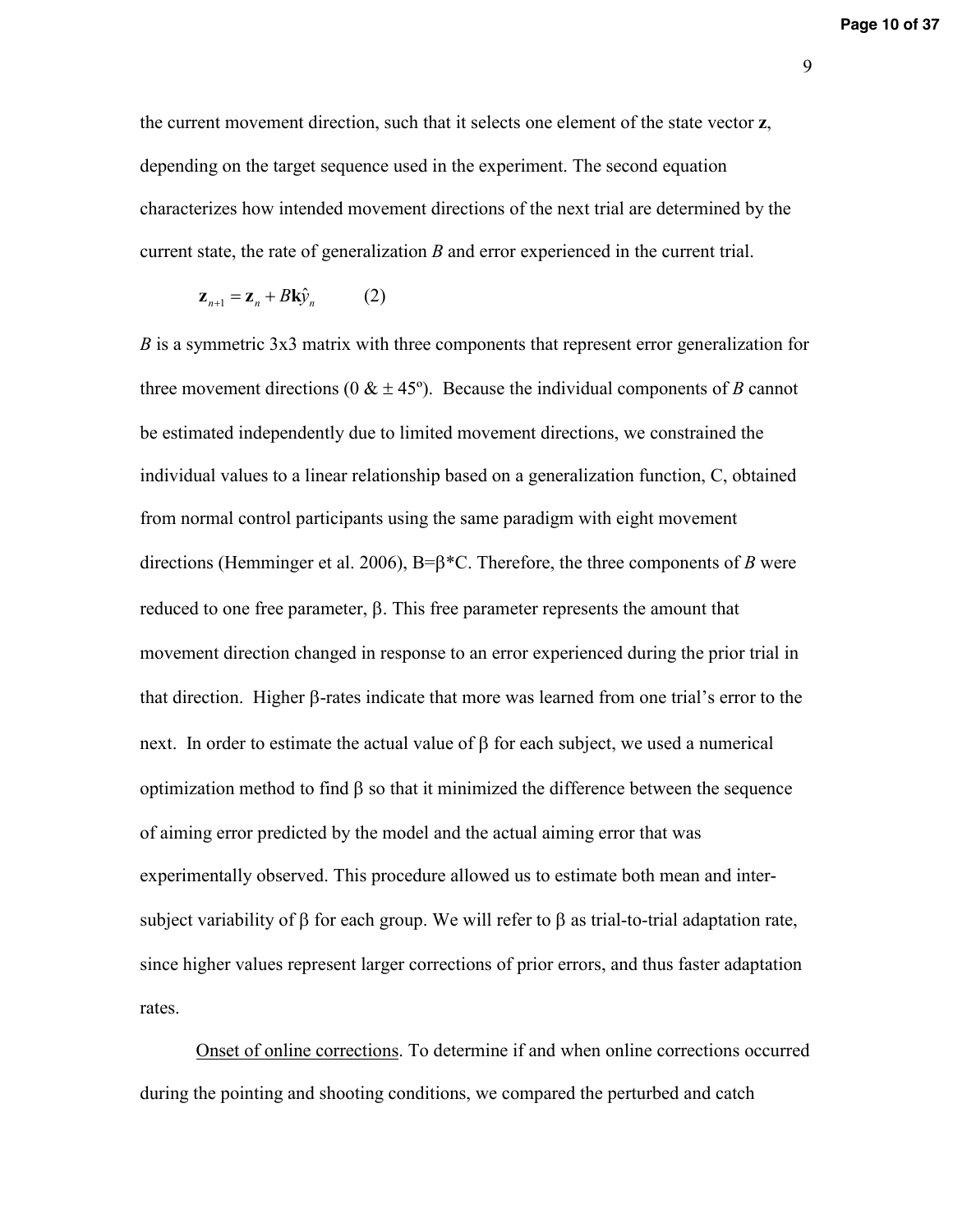(rotational perturbation was turned off unexpectedly) trials. For each block, we calculated the average aiming direction of the hand. We then calculated the velocity of the hand in the direction perpendicular to that direction. This represents the earliest deviation of the hand from the aiming direction, and represents a sensitive measure of onset of corrective movements (Diedrichsen et al. 2004). For shooting movements, the perpendicular velocity of the hand should not differ systematically between perturbed and catch trials, as the movements were too fast for online corrections. For pointing movements, the first time point when the perpendicular velocity was significantly different between perturbed and catch trials, and remained so for at least 100 ms, signified the beginning of the online correction. This was determined using individual t-test at each time point. The time spent on correction was from this onset until movement end.

Efficiency of online corrections. We determined the efficiency of online corrections by comparing the path distance traveled from the onset of path correction to movement termination to the shortest (straight) path to target acquisition. If this ratio equaled 1, the corrective movements would be perfectly straight and efficient. Any value greater than one is indicative of more curved and less direct path to achieve the target.

Statistical analysis. We used a 2 x 2 repeated measure ANOVA design to compare the effect of group (control and cerebellar individuals) and with-in subject factors (reaching condition and rotation direction) on adaptation- (residual error, after-effect and  $\beta$ ) and correction-related (onset and efficiency of online correction) variables. For kinematic related variables (such as movement time, peak velocity and variability of aiming angle), we used a 2 x 2 x 5 ANOVA to compare the effect of group and with-in subject factors of reaching condition, rotation direction and block (average of the last 5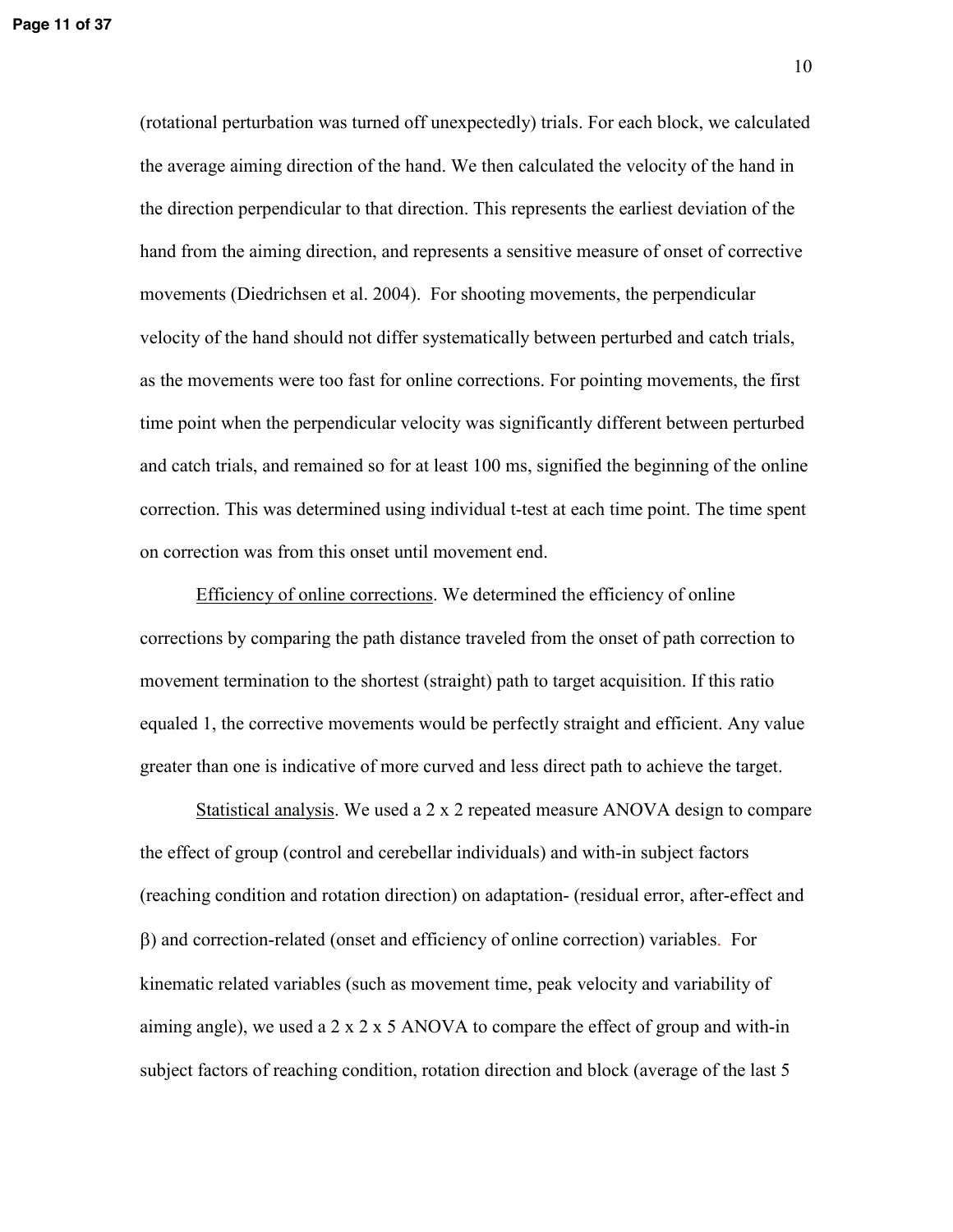trials in the baseline phase; average of the first, middle and last 5 trials in the first, second and third blocks in the adaptation phase, respectively; average of the first 5 trials in the post-adaptation phase) in order to further assess the effect of time on these variables. An additional ANOVA was used for each group separately, to test whether there was an order effect (first versus second exposure) of different rotation directions (clockwise versus counter-clockwise) for the two movement conditions (pointing versus shooting). The Tukey post-hoc test was used to further examine significant interaction effects. Significance level was set at p<0.05.

### **Results**

#### **Cerebellar deficits in shooting versus online correction performance**

Example traces of hand paths and hand velocity for the two groups of subjects are shown in Figure 2 (A&B). In order to ensure that control and cerebellar movements were as similar as possible, we matched movement peak speed between groups. Figure 3A shows that peak speed was statistically equivalent between groups  $(p=0.4)$ . As expected, both groups made shooting movements faster than pointing movements (main effect of condition:  $F_{1,12}$ =70.7, p<0.001). There was no significant effect related to block for peak speed.

During the shooting task, we first determined whether subjects made any corrective movements by comparing the velocity of the hand perpendicular to the direction of movement for perturbed versus catch trials (see **Methods**). Controls demonstrated no evidence of path corrections during shooting movements as well as most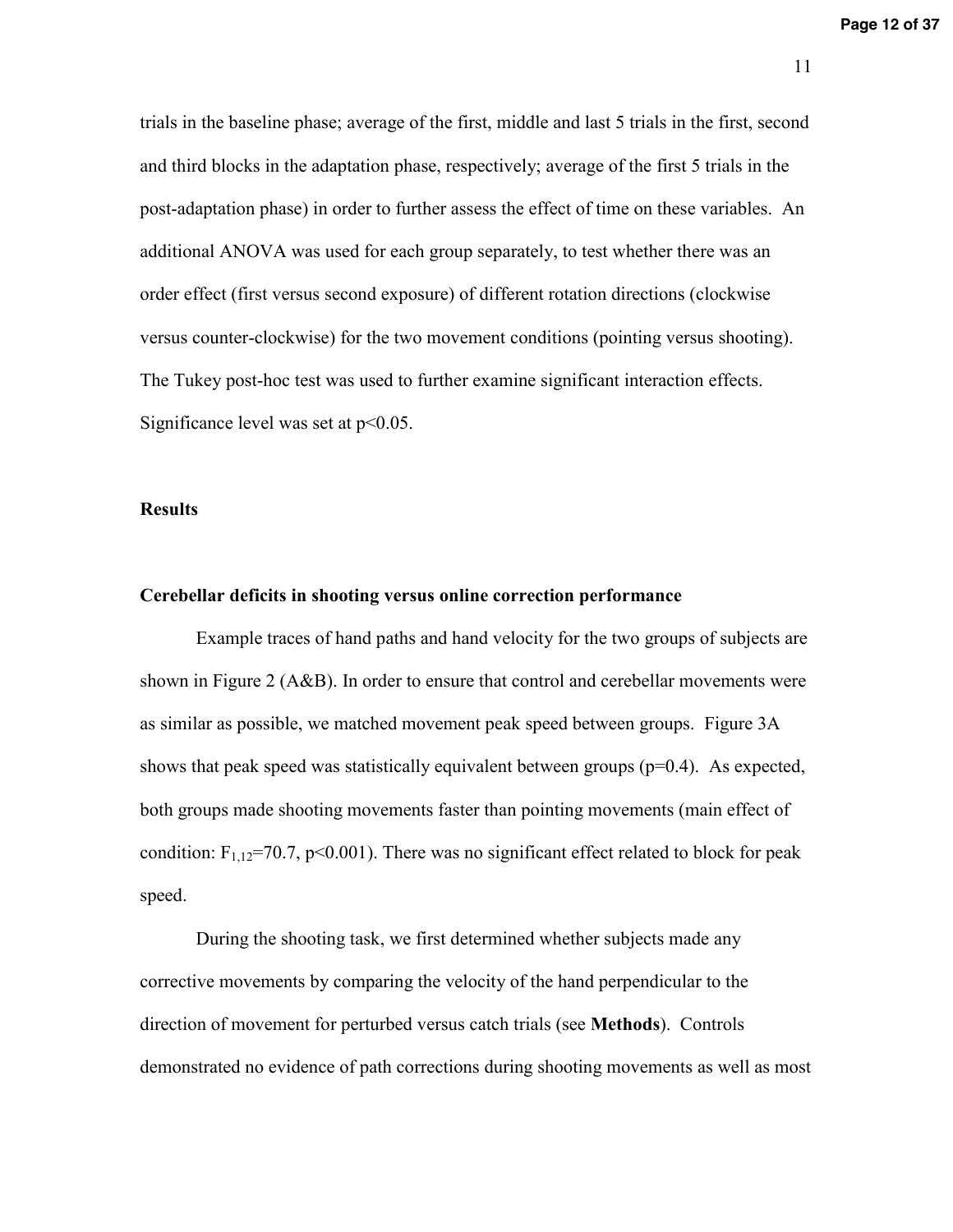of the cerebellar subjects (Figure 2C). Three cerebellar subjects showed slight path deviations: two cerebellar subjects deviated when reaching to one target only, and the other subject deviated when reaching to two targets. For these four instances, the path deviation analyses showed separation of catch vs. non-catch trials, though the time of separation could not be determined based on  $p<0.05$  because paths were quite variable (i.e. no significance). Further, these corrections were not obvious by visual examination of individual trials, and removing these trials did not affect subsequent analyses. Given this, we included these trials in the shooting condition.

Movement trajectories were comparable for cerebellar subjects and controls in the shooting condition. However, cerebellar subjects were more variable than controls (Figure 2A). During baseline trials (i.e. no rotation), the standard deviation of targeting angle in the shooting condition was  $4.5^{\circ} \pm 0.3$  for controls versus  $7.9^{\circ} \pm 0.8$  for cerebellar subjects. A similar difference was also present in the pointing condition  $(4.8^{\circ} \pm 0.3)$ versus 8.1°  $\pm$  0.8, Figure 2B). This resulted in an overall group effect (F<sub>1,12</sub>=16.3, p<0.01), with cerebellar subjects showing more variability in path direction than controls. There was also a main effect of block  $(F_{4,48} = 77.7, p \le 0.001)$ , indicating that the targeting angle was more variable during the adaptation phase (10.3°  $\pm$  0.9) than the baseline (5.7°  $\pm$  1.1) or the post-adaptation (6.9°  $\pm$  1.2) phase. There were no other interpretable effects related to block.

Cerebellar subjects were more severely impaired in the production of the pointing movements; they had longer movement times, with increased path lengths and curvature, especially towards the end of the movement (Figures 2B). In order to quantify these observations, we first examined movement duration (Figure 3B). As expected, the main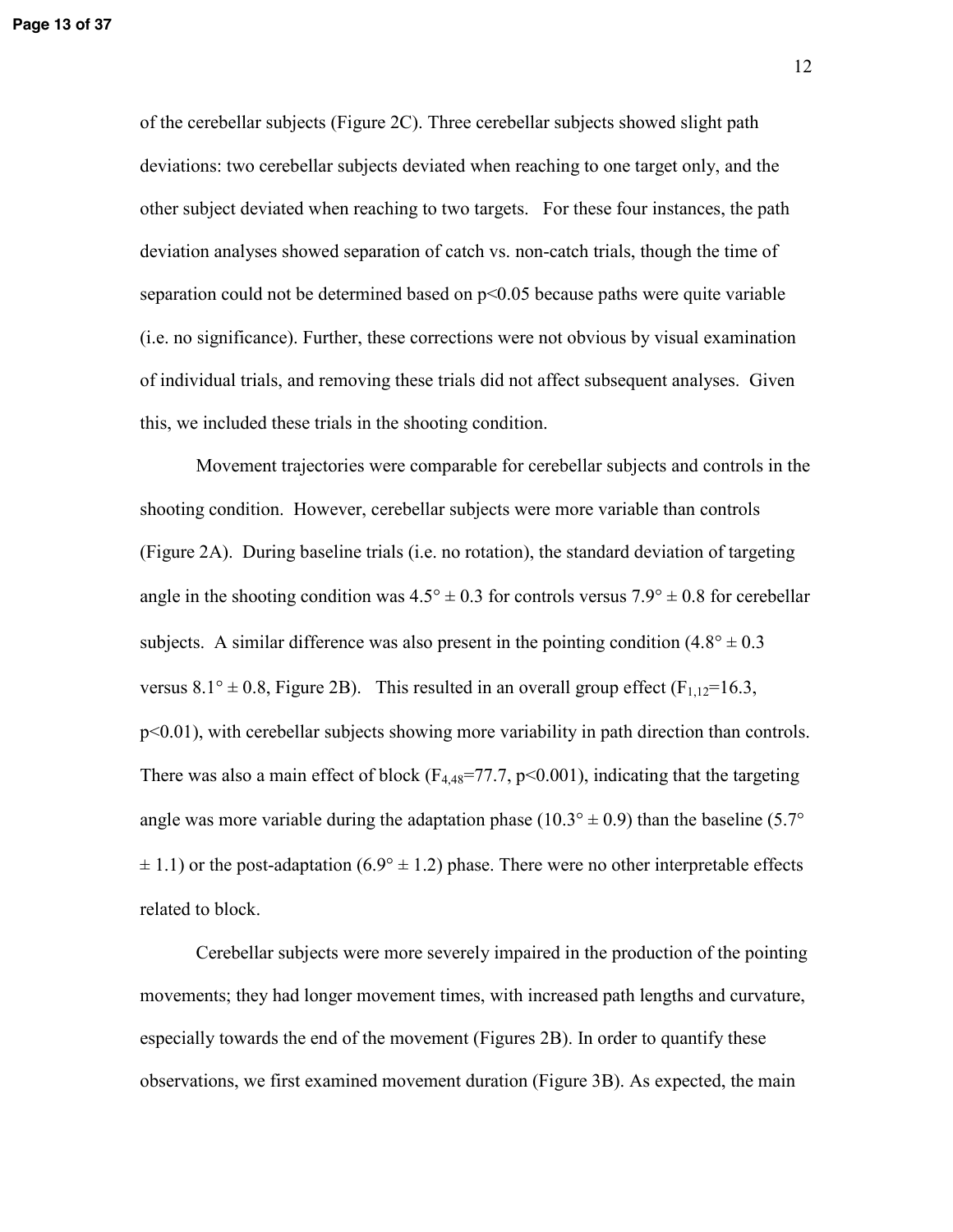**Page 14 of 37**

13

effect of condition was significant  $(F_{1,12}=152.2, p<0.001)$ . More importantly, there was also a significant group by condition interaction  $(F_{1,12}=13.8, p<0.01)$ . This indicates that movement duration for the cerebellar group was especially prolonged when online corrections were required ( $F_{1,12}=14.6$ , p<0.01). In contrast, there was no difference in movement duration between the two groups in the shooting task ( $p=0.96$ ). Movement time was not significantly affected by block.

To determine whether the prolonged movement duration was caused by delays in feedback-driven corrections, we calculated the onset time of the online correction (Figure 3C). During pointing movements, all subjects made path corrections and the time of correction occurred after 180 ms (where the feedforward component of aiming error was determined). Healthy subjects (open bars) made path corrections earlier in time (median: 300 ms) compared to the cerebellar subjects (median: 385 ms; filled bars). Furthermore, this timing was more consistent among the control subjects (range: 240-350 ms) as compared to the cerebellar group (range: 230-1020 ms).

Finally, we asked about the efficiency of the online correction during pointing movements. We used the length of path traveled after the onset of the online correction divided by the shortest path length from that location to the target. A clear difference between the groups was present  $(F_{1,12}=11.7, p<0.01)$ , with the cerebellar group showing less efficient corrections  $(2.62, SD = 0.63)$  than the normal controls  $(1.78, SD = 0.18)$ .

In summary, participants with cerebellar degeneration were impaired in the online correction phase of the pointing movement. Despite matching of peak speed, the movement time was significantly longer when online corrections were involved; the corrections occurred later and were less efficient. When no online corrections were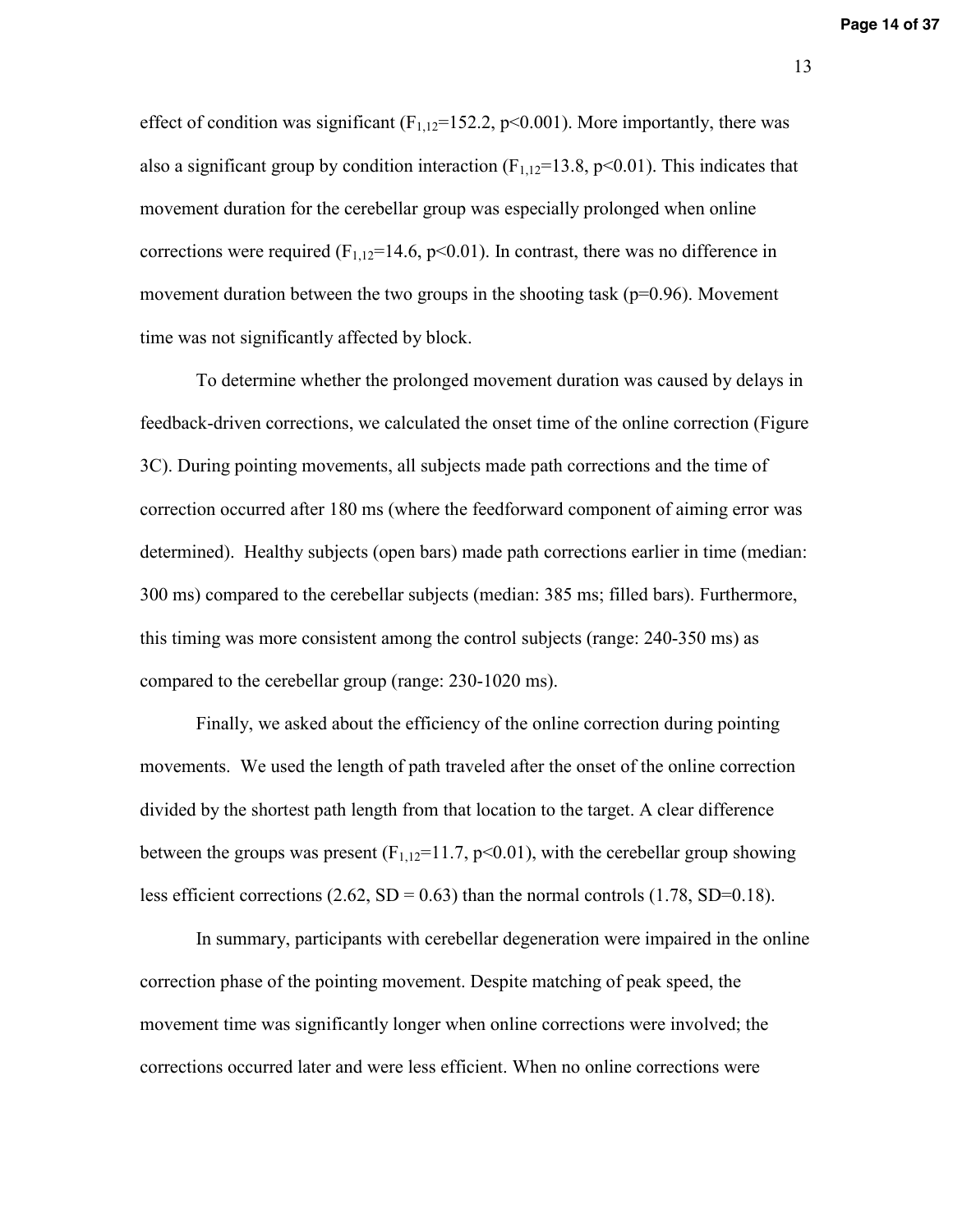required, movement trajectories of the patients were comparable to our control group, though more variable in direction.

#### **Online corrections did not aid adaptation in healthy controls**

To measure the time course of the adaptation, we measured the trial-to-trial change of aiming error. As can be seen for pointing (Figure 4A) and shooting (Figure 4B) movements, the aiming error was close to zero during the baseline phase and increased significantly when the 20° rotational perturbation was applied. During the adaptation phase (shaded area), healthy subjects showed an exponential reduction of the error, and exhibited after-effects during post-adaptation. Visual comparison suggests that the rate and amount of adaptation were similar for the two tasks.

This observation was confirmed by ANOVA. First, the adaptation rate  $(\beta)$ , estimated in the trial-to-trial analysis was  $\sim 0.2$  for both tasks (Figure 5A). This means that in the control group, the error on any given trial produced a 20% adaptation as measured in the movement of the subsequent trial. The main effect of reaching condition was not significant ( $p=0.4$ ), indicating that this adaptation rate was comparable across tasks. There were no other significant interaction effects. We also quantified the extent of adaptation by calculating the residual error at the end of the adaptation phase (Figure 5B). Note that complete compensation for the rotation would be 83% of the perturbation magnitude (i.e., 83% of  $20^{\circ}$ =16.6°) because 83% (5/6 ratio) of the trials being non-catch trials. On average, the control group achieved  $\sim$ 70% of complete compensation, again with no differences between the tasks  $(p=1)$ . Lastly, the size of the after-effects (Figure 5C) was statistically equivalent for the shooting and pointing tasks, as indicated by a non-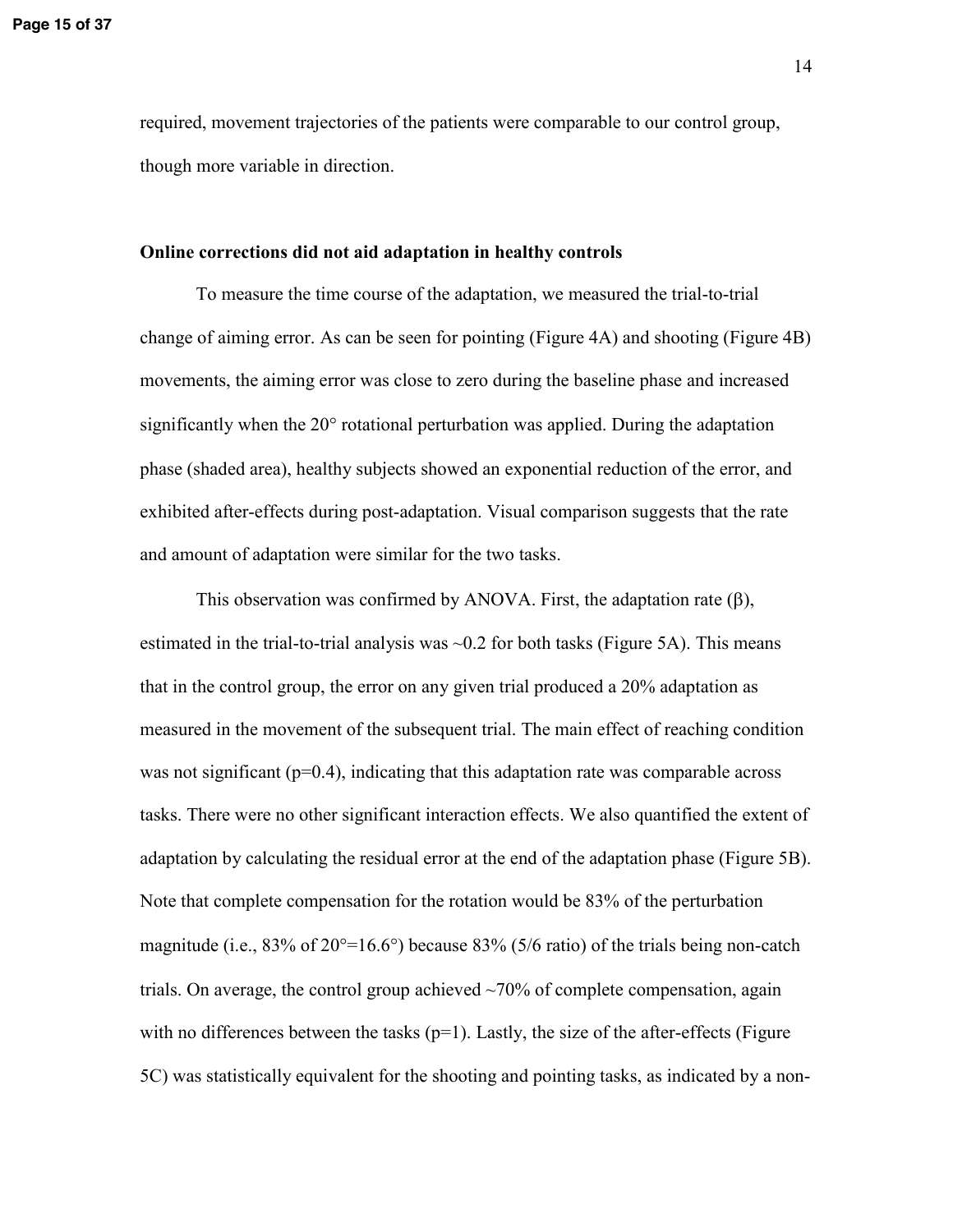**Page 16 of 37**

significant main effect of condition  $(p=0.86)$ . Thus, in healthy individuals, presence or absence of online corrections did not influence the adaptation rate, asymptote of adaptation, or size of after-effects.

We did not find any significant effects related to the order of exposure for residual error among healthy individuals. A main effect of order was found for after-effects  $(F_{1,6}=5.3, p<0.05)$ . However, controls showed a slightly larger after-effect during the second exposure (-10.5°  $\pm$  0.9) to the perturbation compared to the first exposure (-7.7° $\pm$ 0.9). This result argues against the possibility that the first adaptation interfered with the second.

# **Cerebellar patients showed the same adaptation deficit with and without online corrections**

The aiming errors in the baseline, adaptation, and post-adaptation phases for the cerebellar subjects are shown in Figure 4 (C&D). Analyses showed that the adaptation rate of the cerebellar group was significantly lower ( $\beta \approx 0.04$ ) than the rate of healthy controls, as shown by a significant main effect of group  $(F_{1,12}=17.1, p<0.01;$  Figure 5A). People with cerebellar disease also showed a smaller amount of adaptation (~50% of complete adaptation) compared to controls (main effect of group:  $F_{1,12} = 5.5$ , p<0.05; Figure 5B), with significantly reduced after-effects (main effect of group:  $F_{1,12}=11.1$ , p<0.01; Figure 5C) compared to healthy subjects. Most importantly, the cerebellar adaptation deficit was the same size in the pointing and shooting tasks. All group by condition interactions were not significant (all  $p>0.3$ ). Furthermore, we did not find that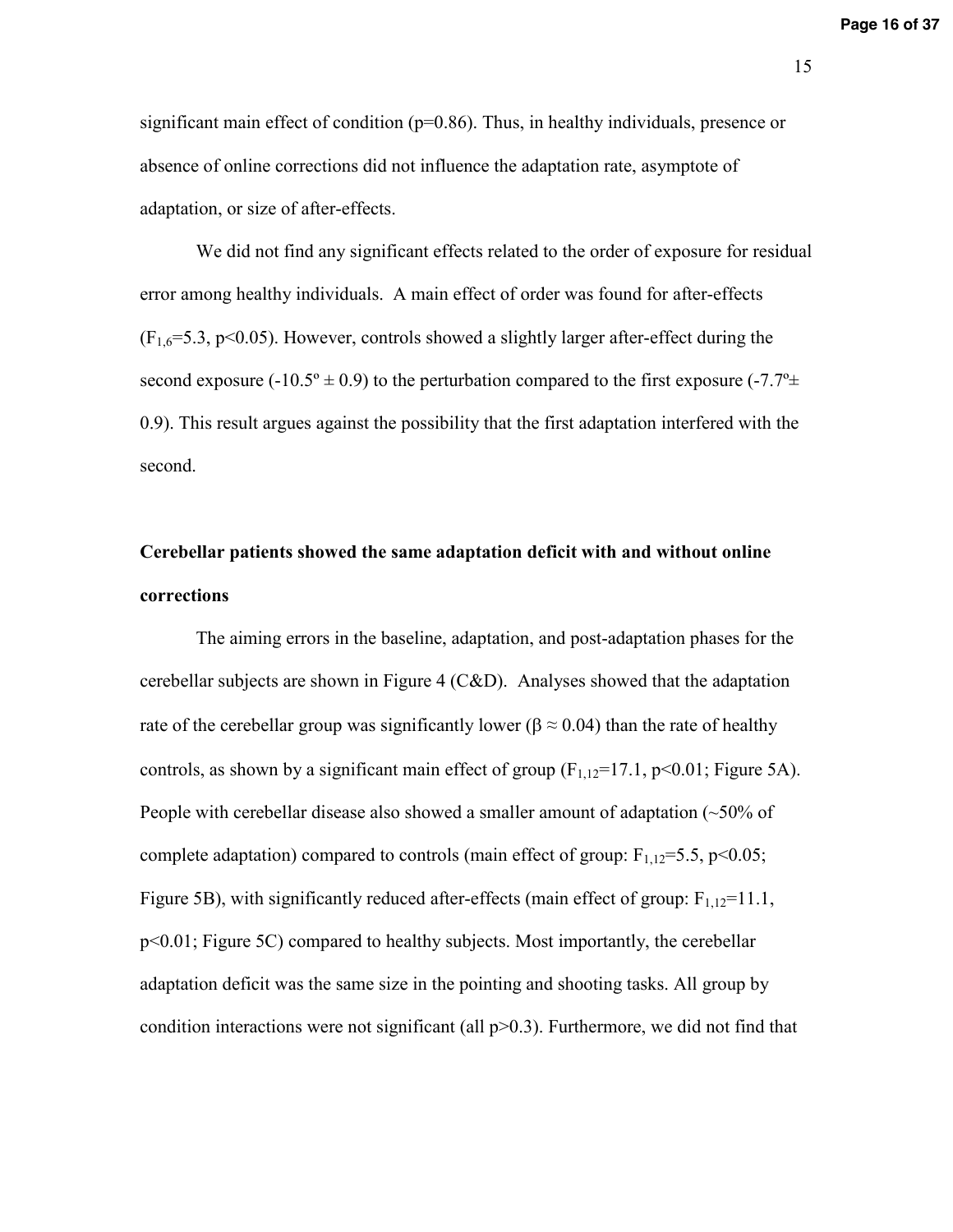adaptation was significantly related to the order of exposure to different perturbation directions for the cerebellar group  $(p>0.5)$ .

We also examined the subject-by-subject relationship between pointing and shooting adaptation rates (Figure 6). This was done to further assess whether corrective movements in pointing might have an effect on adaptation rate. For example, if the corrective movements produce useful signals that aid adaptation, then controls with smaller values of  $\beta$  in the shooting task might improve their rates in the pointing task. However, we found that controls (open circles) who had lower adaptation rates in shooting demonstrated similarly low adaptation rates in pointing. It is also possible that some cerebellar subjects may have shown some preservation of adaptation in the shooting task that was then reduced in the pointing task due to inefficient corrective movements. This, however, was not the case, as the cerebellar subjects (filled markers) who had a higher adaptation rate in shooting also tended to show a higher rate in pointing.

Cerebellar subjects' adaptive ability correlated with the clinical severity of their cerebellar symptoms. The ICARS scores measuring the upper and lower limb ataxia (i.e. kinetic function subscore) were negatively correlated with adaptation rates (pointing  $r =$  $-0.82$ , p=0.005; shooting r =  $-0.83$ , p<0.05) and positively correlated with residual error (pointing:  $r = 0.89$ ,  $p \le 0.01$ ; shooting:  $r = 0.84$ ,  $p \le 0.05$ ). This demonstrates that people with more severe symptoms (i.e. higher ICARS scores) learned at a lower rate and had greater residual errors. These correlations were also significant when performed with only the upper limb ataxia score, removing the lower limb scores.

In the pointing condition, the ICARS kinetic score was weakly correlated with the amount of time spent making online corrections  $(r=0.66, p=0.11)$  and movement time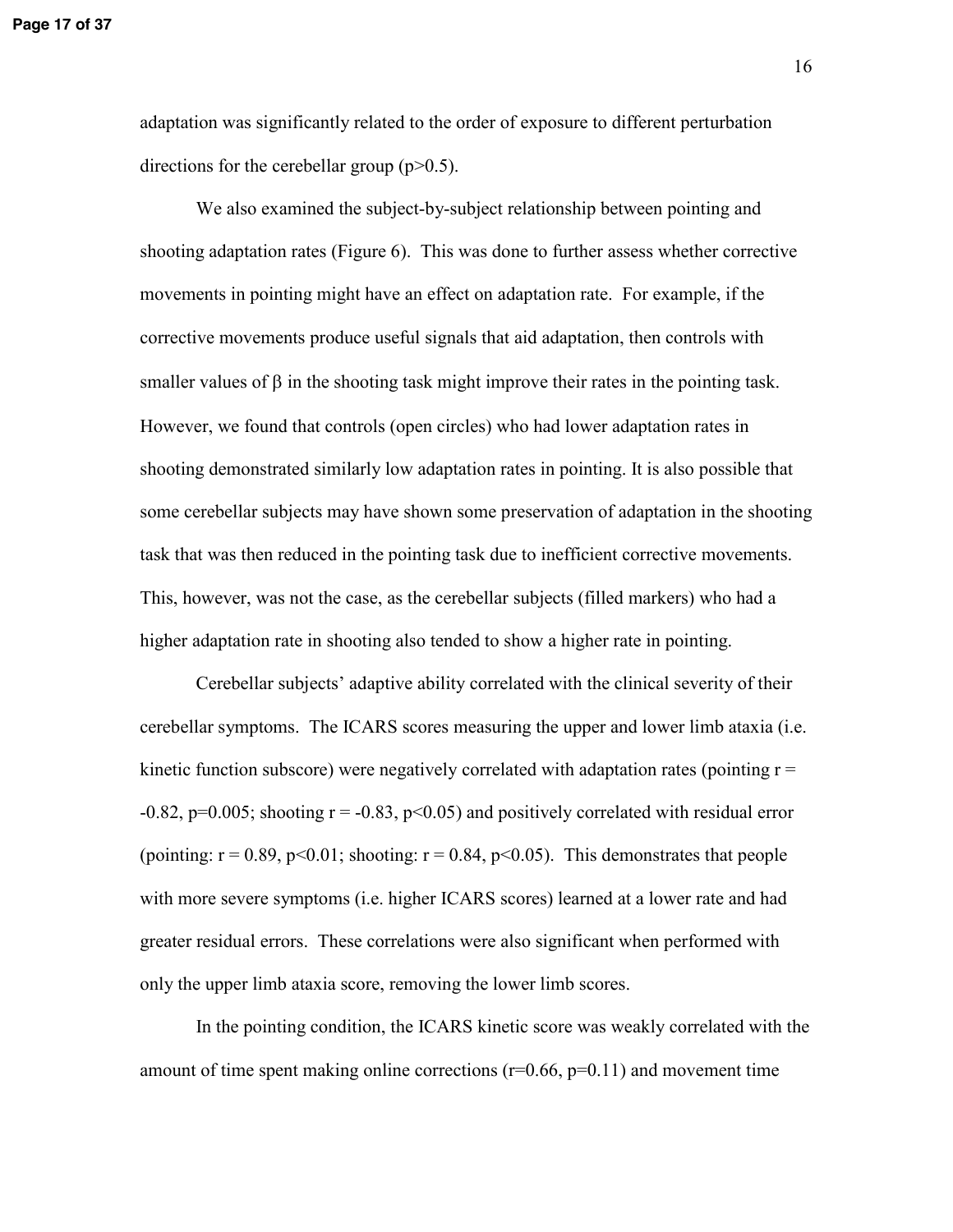**Page 18 of 37**

17

 $(r=0.67 \text{ p}=0.10)$ . That is, people with more severe symptoms took longer to correct and made slower movements overall. There were no significant correlations between measures of the online corrections (i.e. time, efficiency) and measures of adaptation (i.e. rate, residual error, after-effects). However, weak correlations existed between online correction time during pointing and adaptation rates for both pointing  $(r=0.62, p=0.13)$ and shooting  $(r=0.72, p=0.06)$ . People who spent a longer amount of time correcting during pointing also tended to adapt slower during either pointing or shooting. This suggests that the overall level of impairment for feedback and feedforward control were somewhat related. However, the impaired corrective movements were *not* the teaching signal driving faulty adaptation rates since the same rates occurred with and without motor corrections.

In summary, the cerebellar group exhibited a significant deficit in visuomotor adaptation compared to a control group, matched for age, demographic variables and movement speed. The deficit was the same whether or not online corrections were allowed, suggesting that the presence or absence of motor corrections did not affect adaptation. Clinically more affected subjects tended to have larger adaptation deficits in both tasks, and they were also more impaired in their ability to correct their movements online.

## **Discussion**

**Sensory prediction errors, not motor corrections, drive visuomotor adaptation**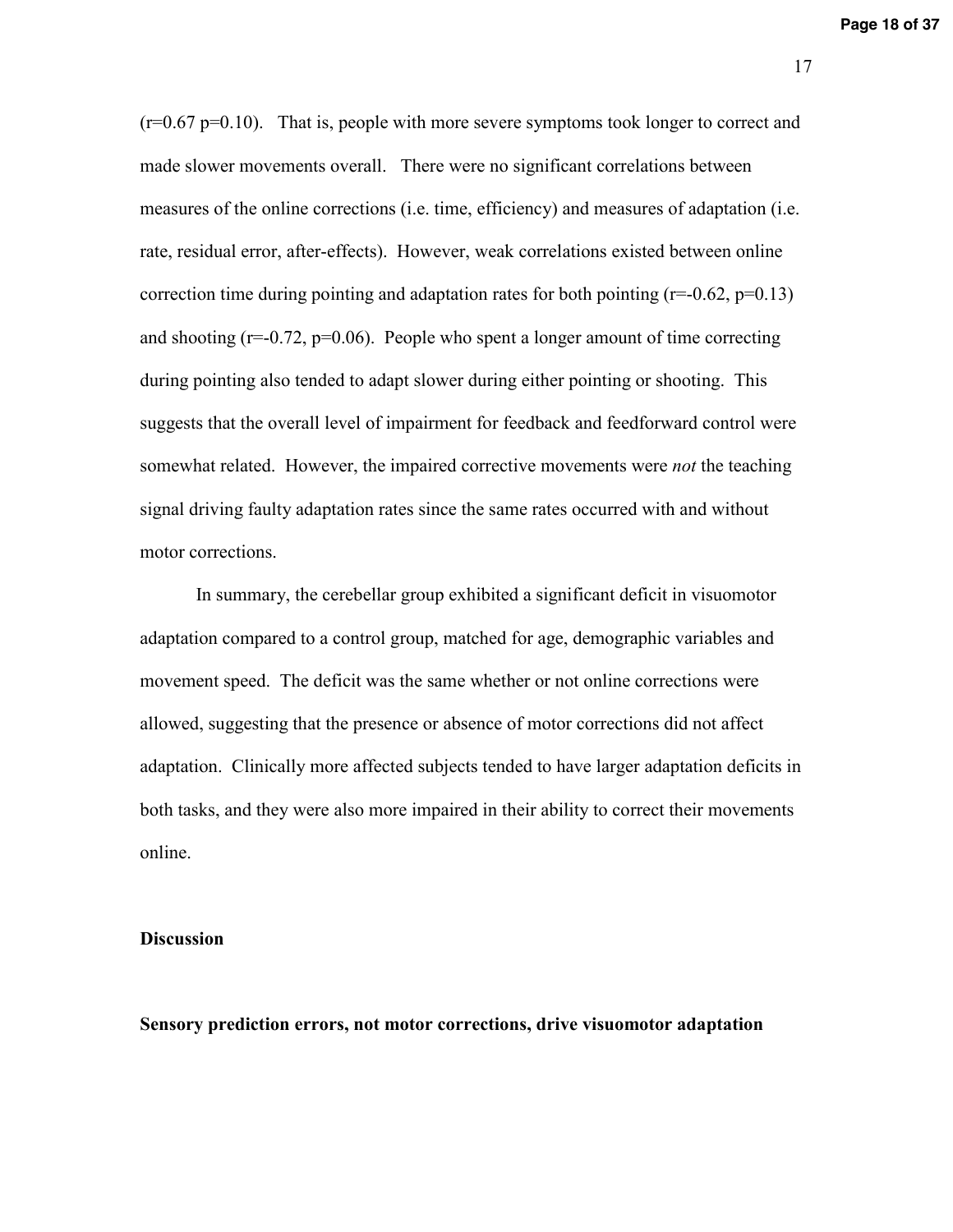In this study, we explored whether sensory prediction errors and/or motor corrections drive reaching adaptation during a visuomotor task. Healthy controls showed no differences in adaptation rate, amount of adaptation, or after-effect magnitude when they had access to sensory prediction errors alone, versus with on-line motor corrections. This finding is largely consistent with previous work on adaptive control of eye movements (Wallman and Fuchs 1998), though we acknowledge that the adaptive mechanisms regarding to eye and arm movements may be quite different (Bock 1992; Deubel 1987). During saccade gain adaptations, the occurrence of corrective saccades, in addition to a visual error signal, could increase the adaptation rate, but was not necessary for adaptation. In our study of arm movements, adaptation rates, extent of adaptation and after-effects were similar with or without corrections, suggesting that online corrective movements do not contribute to visuomotor adaptation.

We also assessed cerebellar subjects' adaptive abilities using sensory prediction errors alone or with motor correction. We found that while cerebellar subjects had clear abnormalities in timing and efficiency of corrective movements, the presence or absence of the motor corrections did not affect adaptation. This suggests that sensory prediction errors drive cerebellum-dependent visuomotor adaptation of arm movements, and is congruent with work showing cerebellar subject deficits in prism adaptation during ball throwing, where corrective movements are not possible (Martin et al. 1996).

An interesting side observation relates to the time course of the cerebellar group's adaptation compared to the controls (e.g. Figure 4). The cerebellar group qualitatively appears to have lost an initial fast-adaptive component, with a more preserved slowadaptive component. This is present in both the adaptation and the de-adaptation phases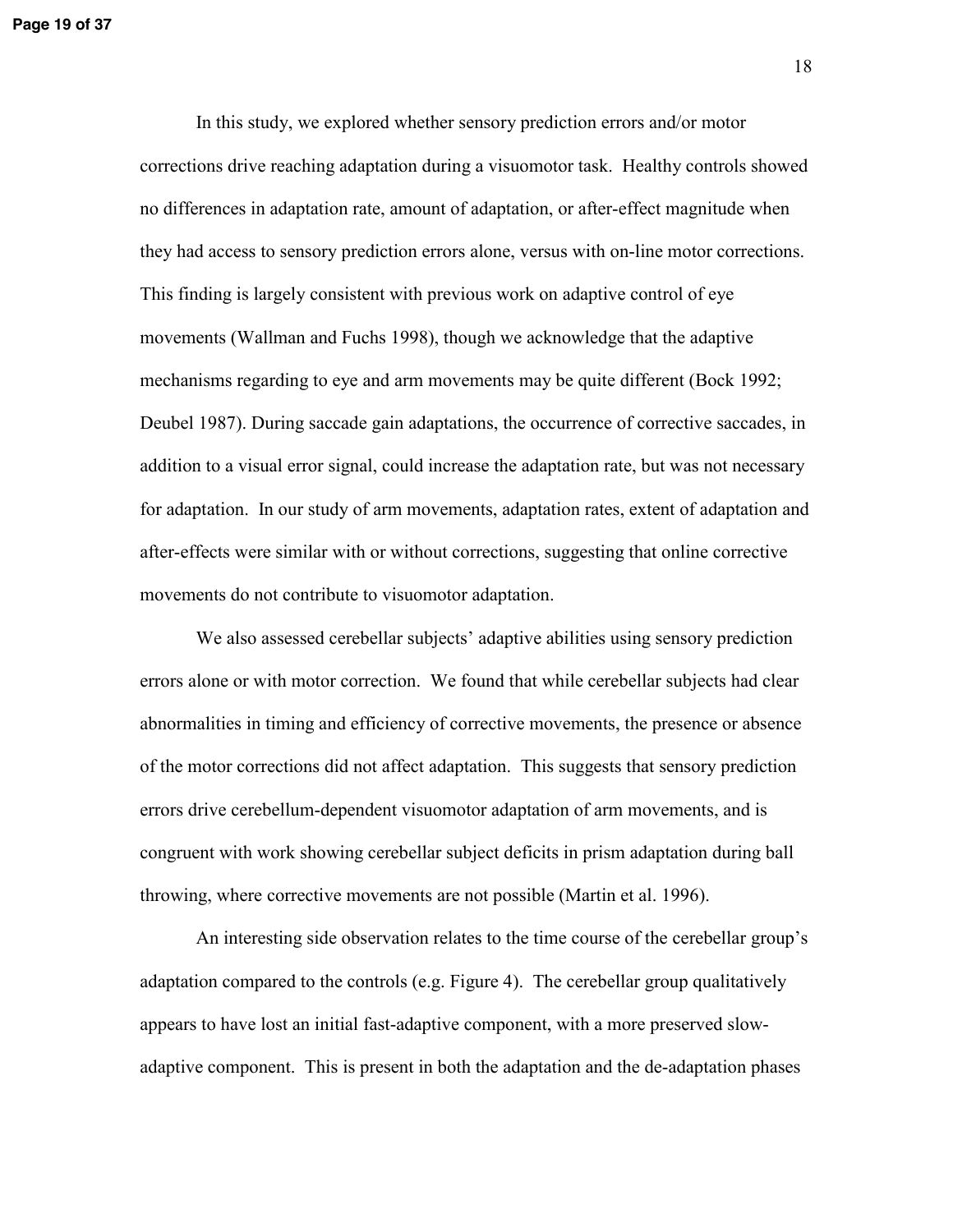**Page 20 of 37**

19

of the task. Recent work has shown evidence for two processes with different timescales contributing to force-field reaching and saccade adaptation paradigms (Smith et al. 2006). It is possible that the cerebellar pattern is indicative of a specific deficit in a faster process, though the data presented here cannot adequately address this. Further work should be done to explore this possibility.

## **Computational models and cerebellar adaptive control**

Recent computational work has proposed that adaptation is achieved by changes in internal models within the nervous system, and perhaps specifically within the cerebellum (Kawato et al. 1987; Kawato and Gomi 1992; Shadmehr and Mussa-Ivaldi 1994; Wolpert et al. 1995). Within this computational framework, one can distinguish between forward and inverse models, both of which are used to control the movement. The inverse model transforms the desired sensory states into a motor command. The forward model predicts the sensory outcome based on an efference copy of a motor command.

Adaptation could theoretically occur in either forward or inverse model, or in both. It is very difficult to discern the two using behavior of only a single limb, since adaptation of either model could lead to changes early in the limb's movement (Bhushan and Shadmehr 1999). However, there is a clear affinity between the source of the teaching signals and the type of model that needs to be adapted. Sensory prediction errors are in the same space (i.e. sensory states) as the output of the forward model, making them a natural teaching signal for adaptation of forward models. Conversely, online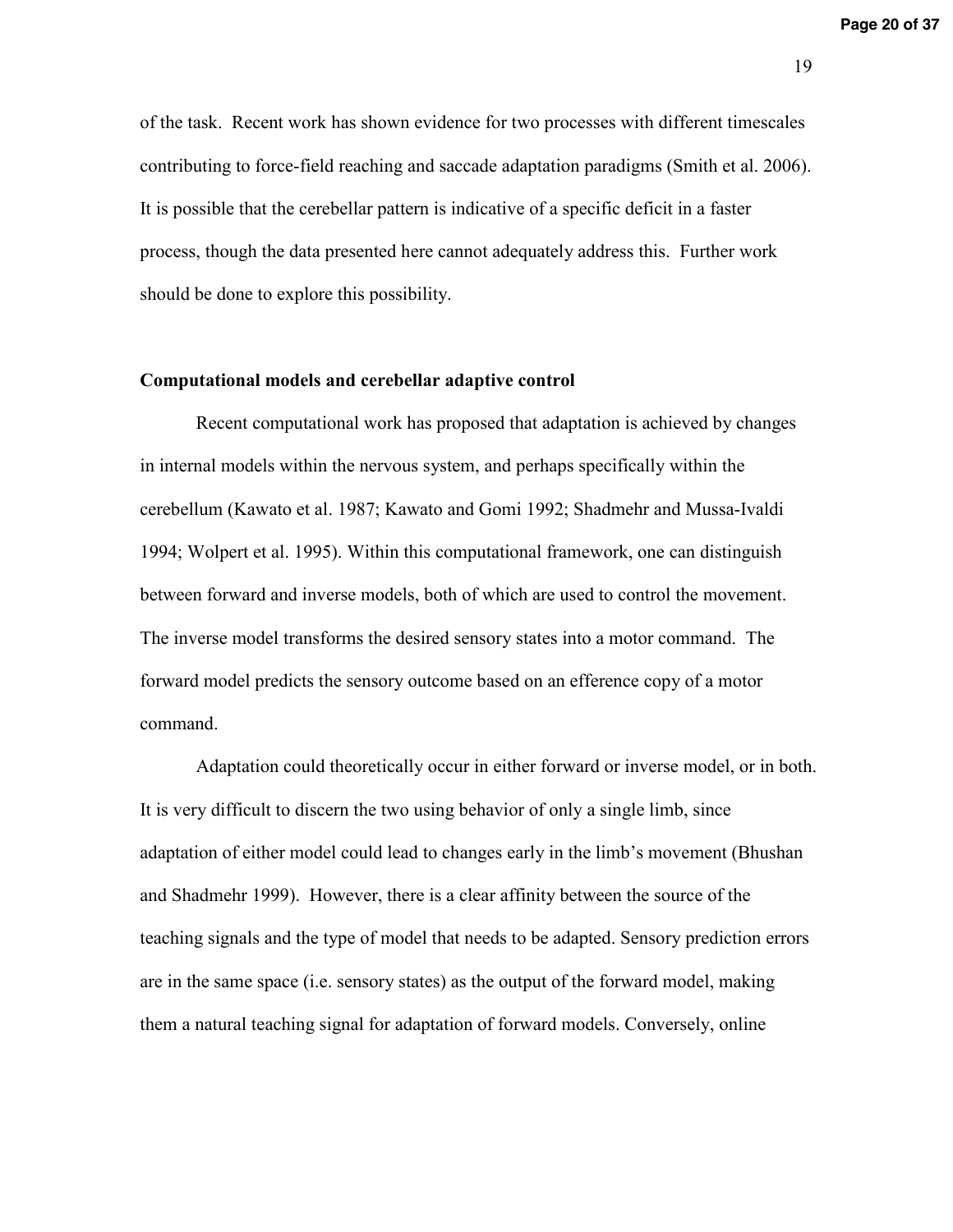motor corrections are coded in the same space (i.e. muscle commands) as the output of the inverse model and thus can naturally serve as a teaching signal for inverse models.

Here we found that presence of corrective movements did not aid adaptation of healthy or cerebellar subjects. Rather, the presence of sensory prediction errors was sufficient for adaptation in both subject groups. This would suggest that adaptation to visuomotor perturbations during reaching is primarily dependent on sensory prediction errors, i.e., errors that train forward models, and the cerebellum is a crucial node in adapting the forward models.

A recent neurophysiology study provides evidence that in over-trained monkeys, Purkinje cells in the cerebellar cortex code for kinematic (i.e. sensory state) and not dynamic information (i.e. muscle commands, Pasalar et al. 2006). These results are consistent with the idea that cerebellar cortical output represents the output of a forward model, rather than of an inverse dynamics model. In contrast, cells in the motor cortex and other frontal motor areas show strong sensitivity to task dynamics in a similar task (Li et al. 2001; Padoa-Schioppa et al. 2004; Richardson et al. 2006). Together, one might postulate the role of computing a forward model for the cerebellum and an inverse model for the motor cortex.

In contrast, a recent computation model on cerebellar saccade adaptation (Fujita 2005) uses motor correction errors to let the cerebellum learn to generate these corrections in anticipatory fashion. This model can learn from sensory prediction errors only when one postulates that the brain always issues a covert corrective motor command, even in the absence of online corrections. Even if this was the case, it seems rather

20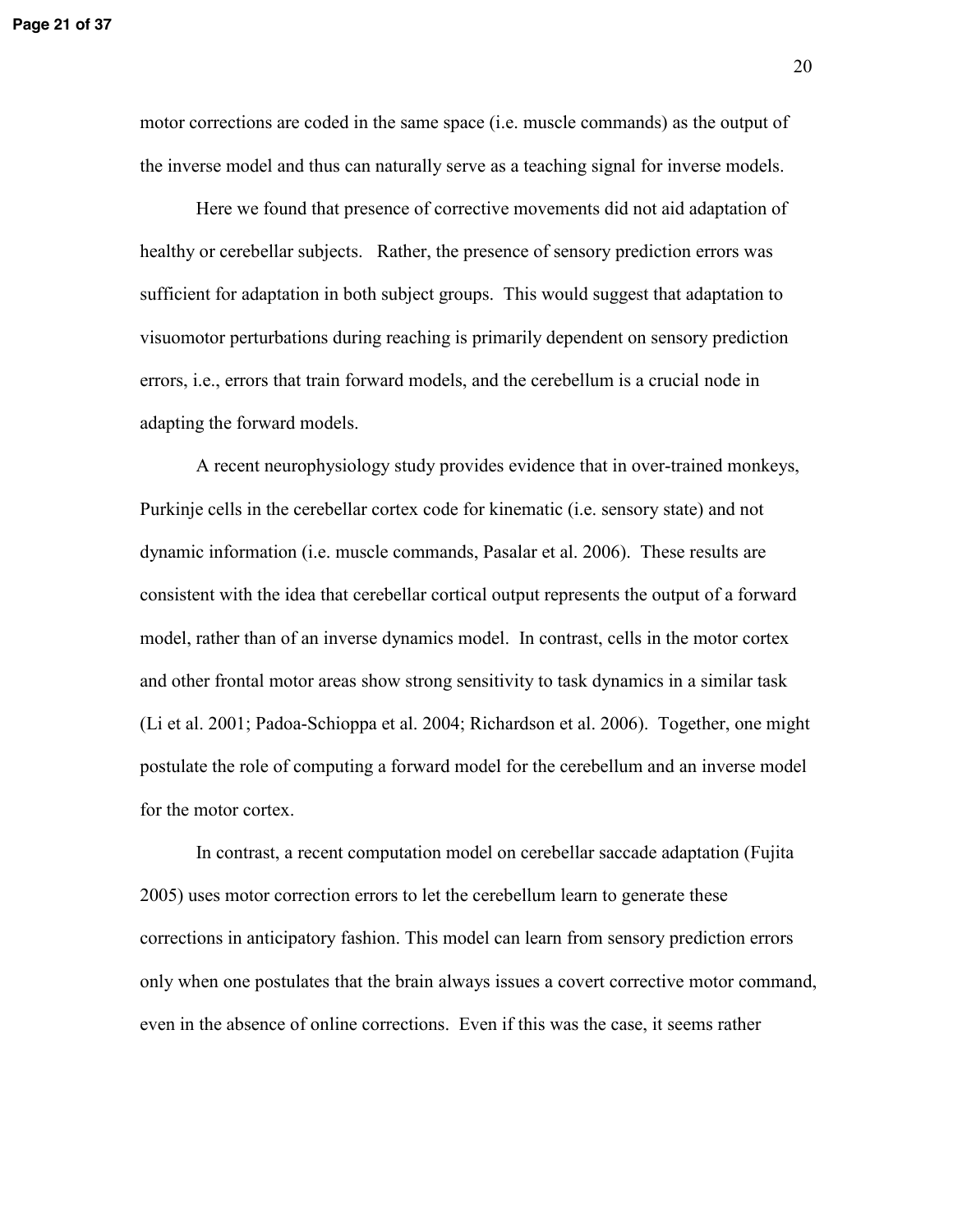**Page 22 of 37**

21

unlikely that a covertly generated motor commands would lead to the same amount of learning as motor corrections that were really executed.

## **Cerebellar contributions to feedback versus feedforward control**

The cerebellar subjects' similar adaptation rates during pointing and shooting conditions suggest that corrective movements were not the operational training signal. Cerebellar subjects showed deficits in making corrections during the pointing task as well as trial-to-trial adaptation, which were both related to the severity of their ataxia. Impaired computation of forward models and impaired adaptation of these models can explain both deficits. Adaptation would be slow or absent, because the forward model could not provide accurate sensory predictions, precluding computation of sensory prediction errors. Aiming direction would be variable due to reliance on miscalibrated predictive models for movement planning. Online corrections would be inefficient because they would have to rely more on time-delayed rather than predicted sensory and visual feedback. Excessive reliance on delayed feedback means that movement corrections would never be optimal since they are always computed for a portion of the trajectory that occurred in the past.

## **Summary**

We suggest that the most parsimonious explanation of our findings is that the cerebellum's role in adaptation to novel visuomotor transformation is to use sensory prediction errors to change a forward model (Miall et al. 1993; Wolpert et al. 1998). The output of this forward model can then also be used in the online control of movement by anticipating the errors.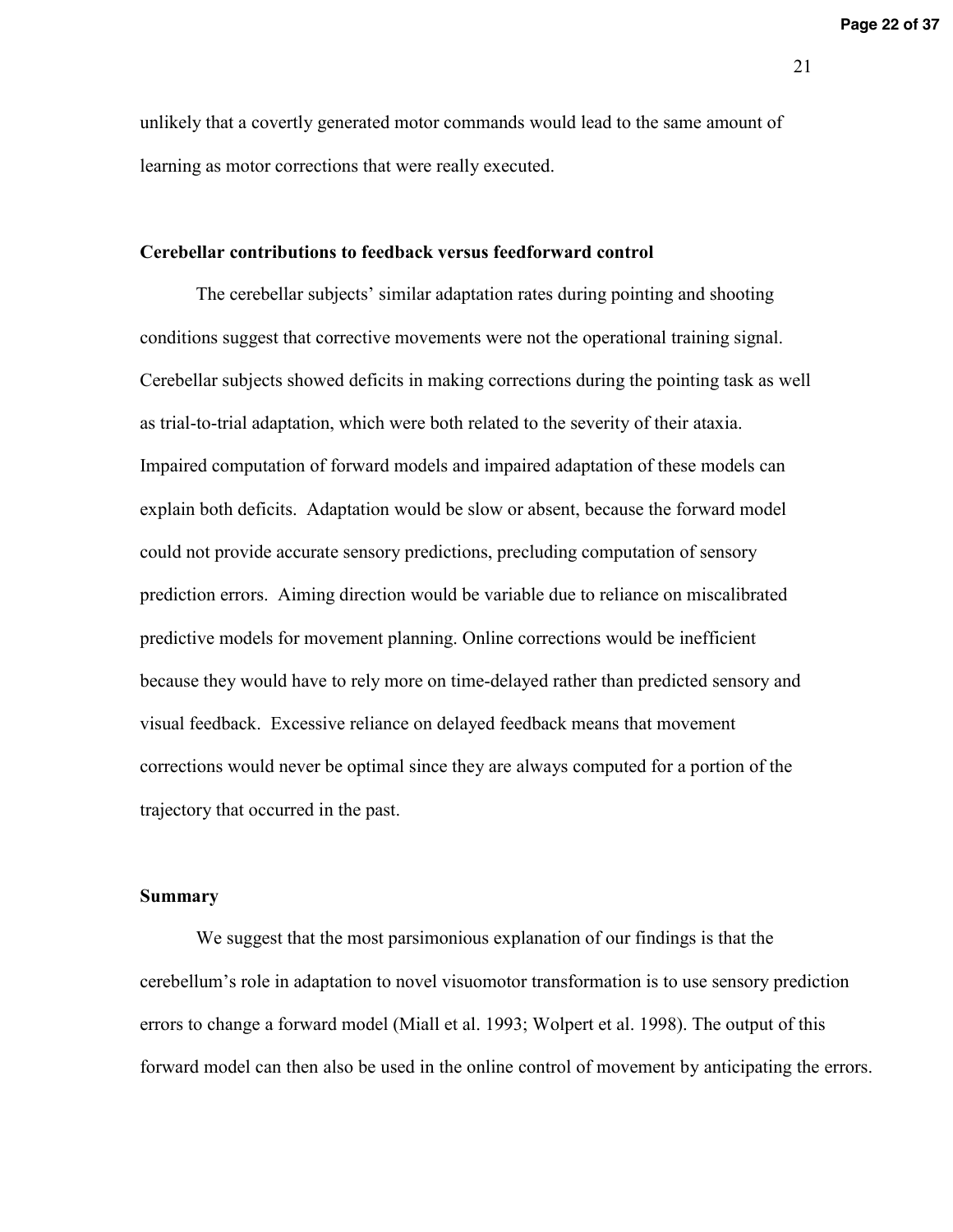**Acknowledgements:** This work was supported by NIH grants HD040289, NS037422,

HD007414-14 and RR15488.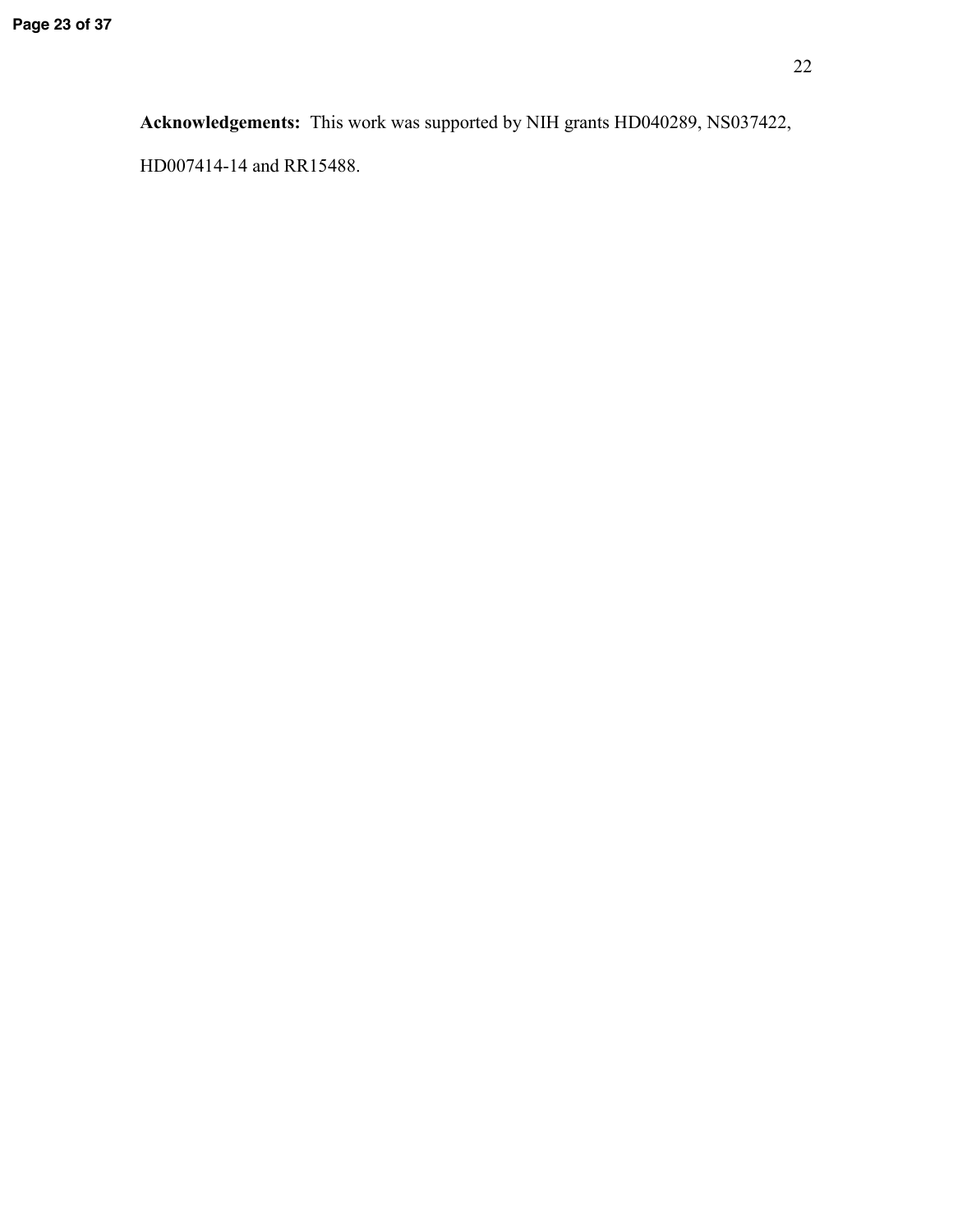# **References**

**Bhushan N and Shadmehr R**. Computational nature of human adaptive control during learning of reaching movements in force fields. *Biol Cybern* 81: 39-60, 1999.

**Bock O**. Adaptation of aimed arm movements to sensorimotor discordance: evidence for direction-independent gain control. *Behav Brain Res* 51: 41-50, 1992.

**Chen H, Hua SE, Smith MA, Lenz FA, and Shadmehr R**. Effects of human cerebellar thalamus disruption on adaptive control of reaching. *Cereb Cortex* 16: 1462-1473, 2006.

**Day JW, Schut LJ, Moseley ML, Durand AC, and Ranum LP**. Spinocerebellar ataxia type 8: clinical features in a large family. *Neurology* 55: 649-657, 2000.

**Deubel H**. Adaptivity of gain and direction in oblique saccades. In: *Eye movements: from physiology to cognition*, edited by O'Regan JK and Levy-Shoen A. Amsterdam: North Holland, 1987, p. 181-190.

**Diedrichsen J, Hashambhoy Y, Rane T, and Shadmehr R**. Neural correlates of reach errors. *J Neurosci* 25: 9919-9931, 2005.

**Diedrichsen J, Nambisan R, Kennerley SW, and Ivry RB**. Independent on-line control of the two hands during bimanual reaching. *Eur J Neurosci* 19: 1643-1652, 2004.

**Donchin O, Francis JT, and Shadmehr R**. Quantifying generalization from trial-bytrial behavior of adaptive systems that learn with basis functions: theory and experiments in human motor control. *J Neurosci* 23: 9032-9045, 2003.

**Fujita M**. Feed-forward associative learning for volitional movement control. *Neurosci Res* 52: 153-165, 2005.

**Gomez CM, Thompson RM, Gammack JT, Perlman SL, Dobyns WB, Truwit CL, Zee DS, Clark HB, and Anderson JH**. Spinocerebellar ataxia type 6: gaze-evoked and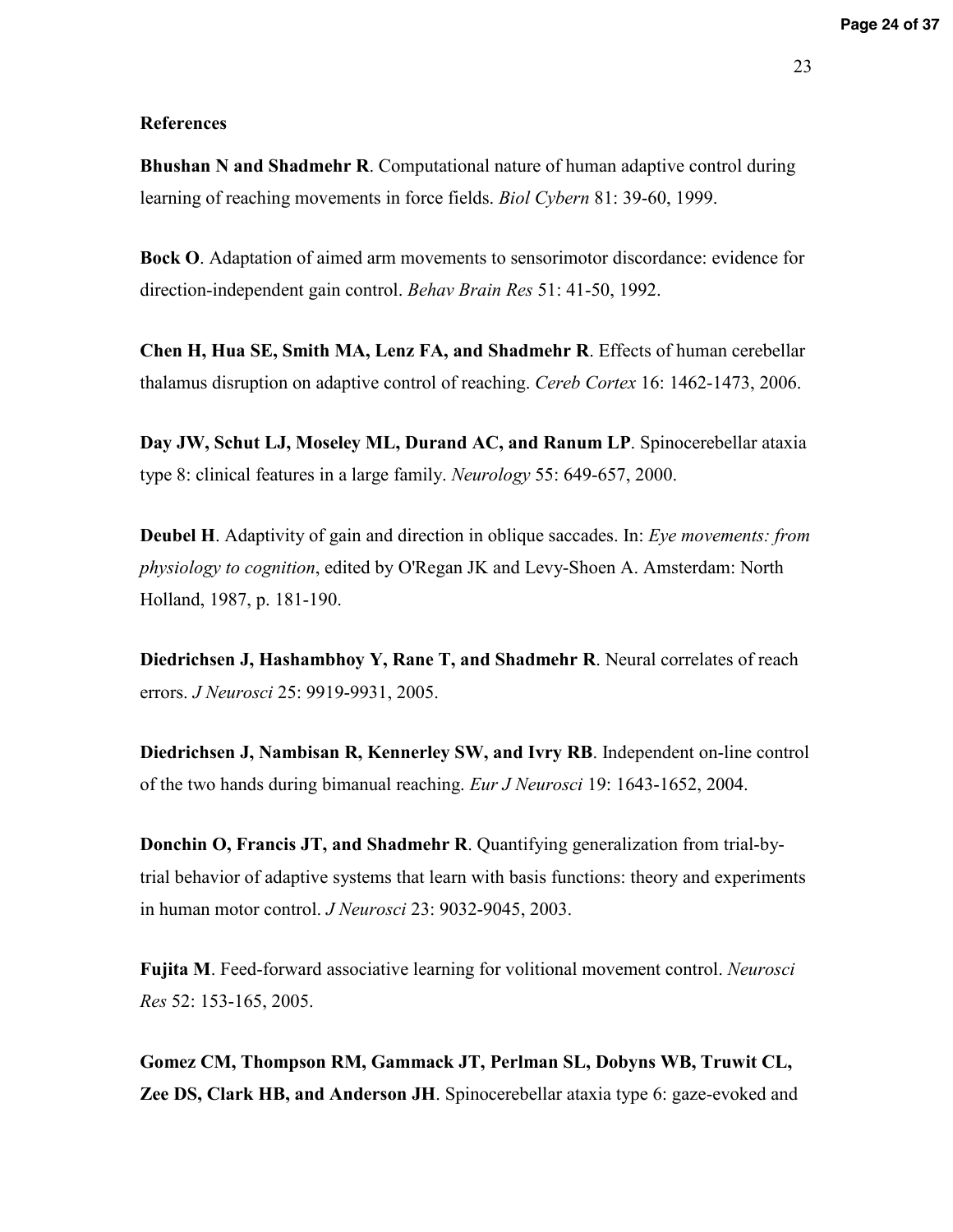vertical nystagmus, Purkinje cell degeneration, and variable age of onset. *Ann Neurol* 42: 933-950, 1997.

**Harding AE**. Clinical features and classification of inherited ataxias. *Adv Neurol* 61: 1- 14, 1993.

**Held R and Hein AV**. Adaptation of disarranged hand-eye coordination contingent upon re-afferent stimulation. *Percept Mot Skills* 8: 87-90, 1958.

**Hemminger S, Diedrichsen J, and Shadmehr R**. Learning and generalization to visual rotations with and without online corrections. *Neural Control of Movement 16th Annual Meeting*, Key Biscayne, FL, 2006.

**Holmes G**. The cerebellum of man. *Brain* 62: 1-30, 1939.

**Ito M**. Cerebellar control of the vestibulo-ocular reflex--around the flocculus hypothesis. *Annu Rev Neurosci* 5: 275-296, 1982.

**Ito M**. Neural design of the cerebellar motor control system. *Brain Res* 40: 81-84, 1972.

**Kawato M**. Learning internal models of the motor apparatus. In: *The Acquisition of Motor Behaviors in Vertebrates*, edited by Bloedel JR, Ebner TJ and Wise SP. Cambridge, MA: MIT Press, 1996, p. 409-430.

**Kawato M, Furukawa K, and Suzuki R**. A hierarchical neural-network model for control and learning of voluntary movement. *Biol Cybern* 57: 169-185, 1987.

**Kawato M and Gomi H**. The cerebellum and VOR/OKR learning models. *Trends Neurosci* 15: 445-453, 1992.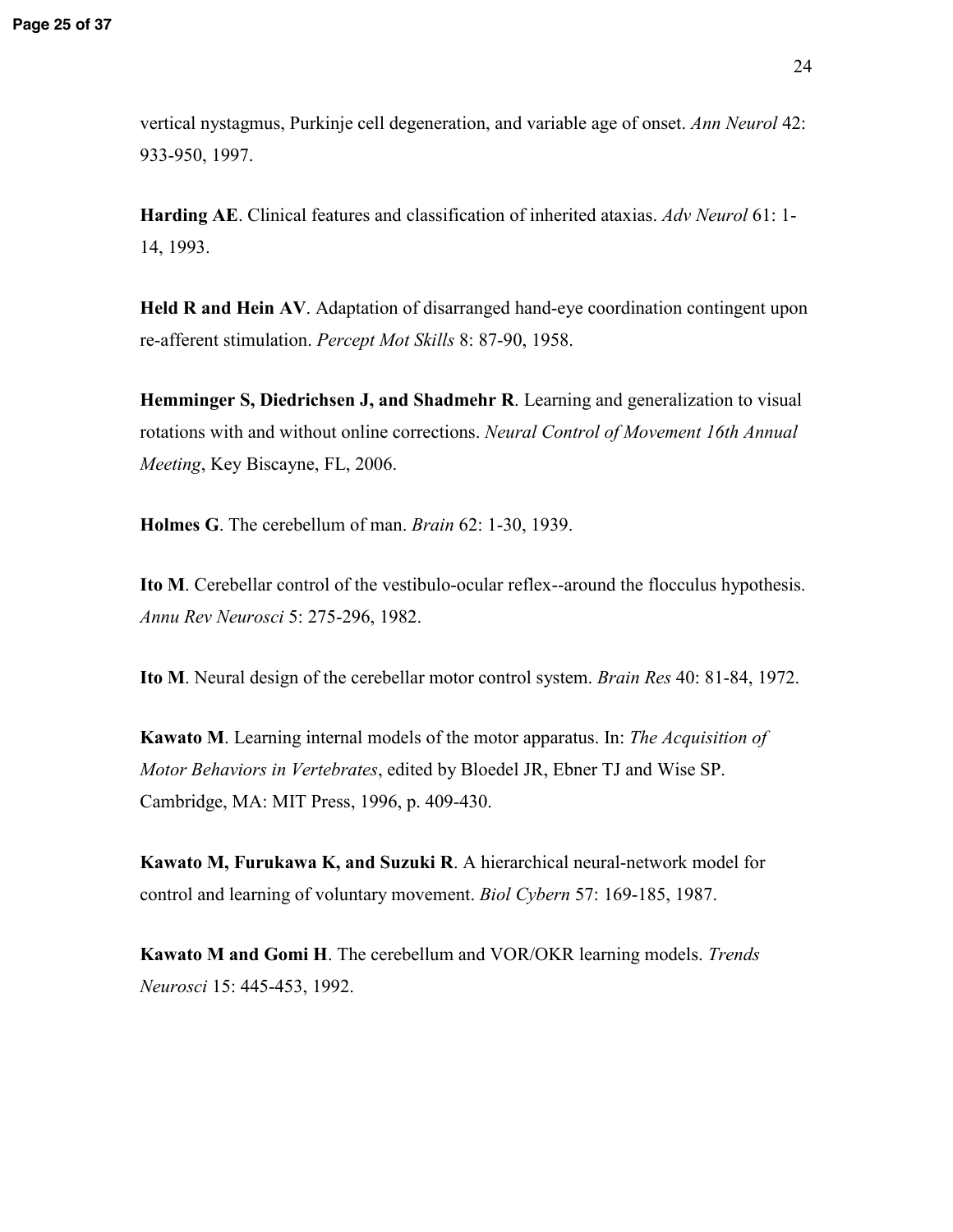**Krakauer JW, Pine ZM, Ghilardi MF, and Ghez C**. Learning of visuomotor transformations for vectorial planning of reaching trajectories. *J Neurosci* 20: 8916-8924, 2000.

**Lang CE and Bastian AJ**. Cerebellar subjects show impaired adaptation of anticipatory EMG during catching. *J Neurophysiol* 82: 2108-2119, 1999.

**Li CS, Padoa-Schioppa C, and Bizzi E**. Neuronal correlates of motor performance and motor learning in the primary motor cortex of monkeys adapting to an external force field. *Neuron* 30: 593-607, 2001.

**Martin TA, Keating JG, Goodkin HP, Bastian AJ, and Thach WT**. Throwing while looking through prisms. I. Focal olivocerebellar lesions impair adaptation. *Brain* 119 ( Pt 4): 1183-1198, 1996.

**Maschke M, Gomez CM, Ebner TJ, and Konczak J**. Hereditary cerebellar ataxia progressively impairs force adaptation during goal-directed arm movements. *J Neurophysiol* 91: 230-238, 2004.

**Mazzoni P and Krakauer JW**. An implicit plan overrides an explicit strategy during visuomotor adaptation. *J Neurosci* 26: 3642-3645, 2006.

**Miall RC, Weir DJ, Wolpert DM, and Stein JF**. Is the Cerebellum a Smith Predictor? *J Mot Behav* 25: 203-216, 1993.

**Miall RC and Wolpert DM**. Forward models for physiological motor control. *Neural Netw* 9: 1265-1279, 1996.

**Miles FA and Lisberger SG**. Plasticity in the vestibulo-ocular reflex: a new hypothesis. *Annu Rev Neurosci* 4: 273-299, 1981.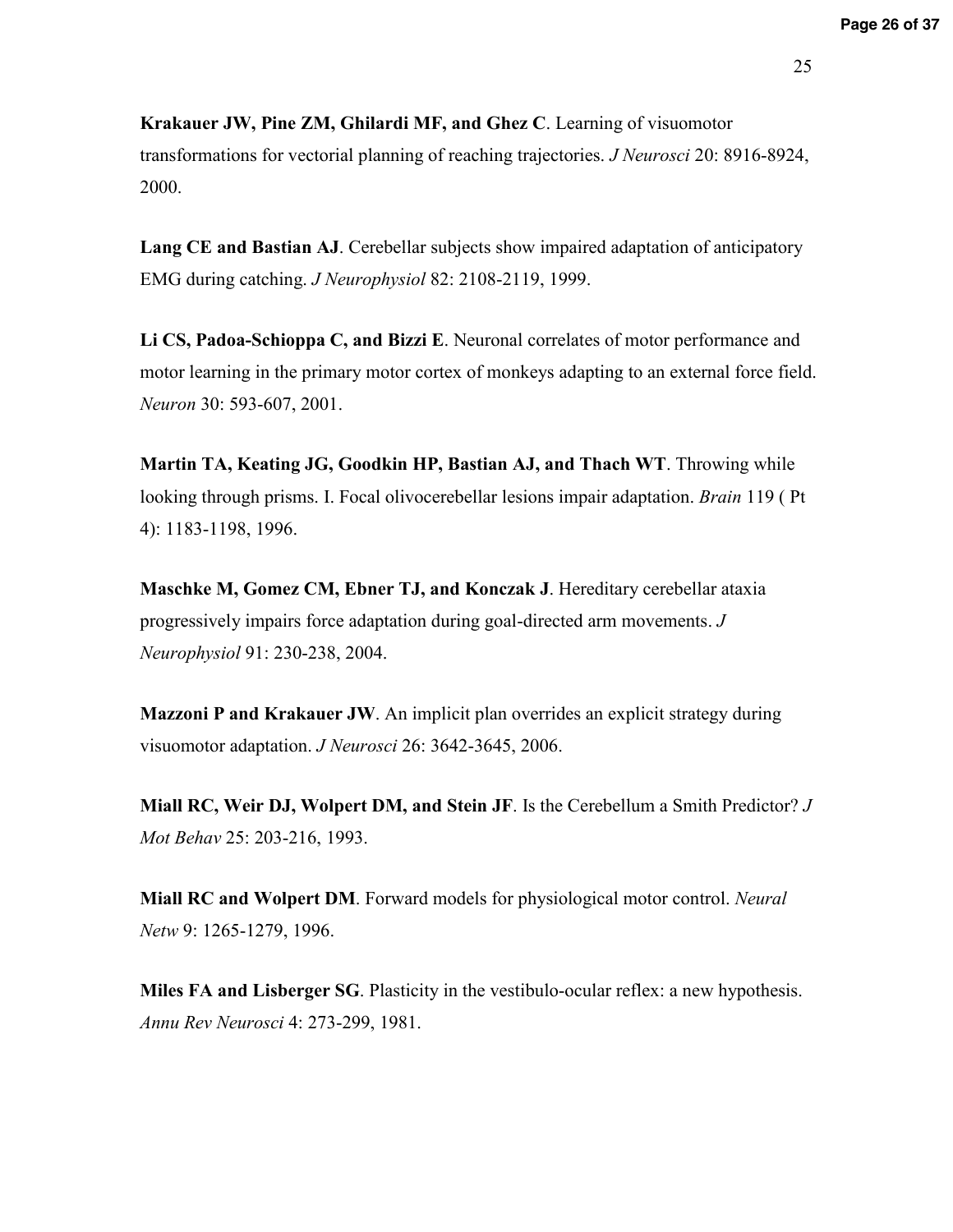**Morton SM and Bastian AJ**. Cerebellar contributions to locomotor adaptations during splitbelt treadmill walking. *J Neurosci* 26: 9107-9116, 2006.

**Morton SM and Bastian AJ**. Prism adaptation during walking generalizes to reaching and requires the cerebellum. *J Neurophysiol* 92: 2497-2509, 2004.

**Padoa-Schioppa C, Li CS, and Bizzi E**. Neuronal activity in the supplementary motor area of monkeys adapting to a new dynamic environment. *J Neurophysiol* 91: 449-473, 2004.

**Pasalar S, Roitman AV, Durfee WK, and Ebner TJ**. Force field effects on cerebellar Purkinje cell discharge with implications for internal models. *Nat Neurosci* 9: 1404-1411, 2006.

**Reisman DS, Block HJ, and Bastian AJ**. Interlimb coordination during locomotion: what can be adapted and stored? *J Neurophysiol* 94: 2403-2415, 2005.

**Richardson AG, Overduin SA, Valero-Cabre A, Padoa-Schioppa C, Pascual-Leone A, Bizzi E, and Press DZ**. Disruption of primary motor cortex before learning impairs memory of movement dynamics. *J Neurosci* 26: 12466-12470, 2006.

**Shadmehr R and Mussa-Ivaldi FA**. Adaptive representation of dynamics during learning of a motor task. *J Neurosci* 14: 3208-3224, 1994.

**Smith MA, Ghazizadeh A, and Shadmehr R**. Interacting adaptive processes with different timescales underlie short-term motor learning. *PLoS Biol* 4: e179, 2006.

**Smith MA and Shadmehr R**. Intact ability to learn internal models of arm dynamics in Huntington's disease but not cerebellar degeneration. *J Neurophysiol* 93: 2809-2821, 2005.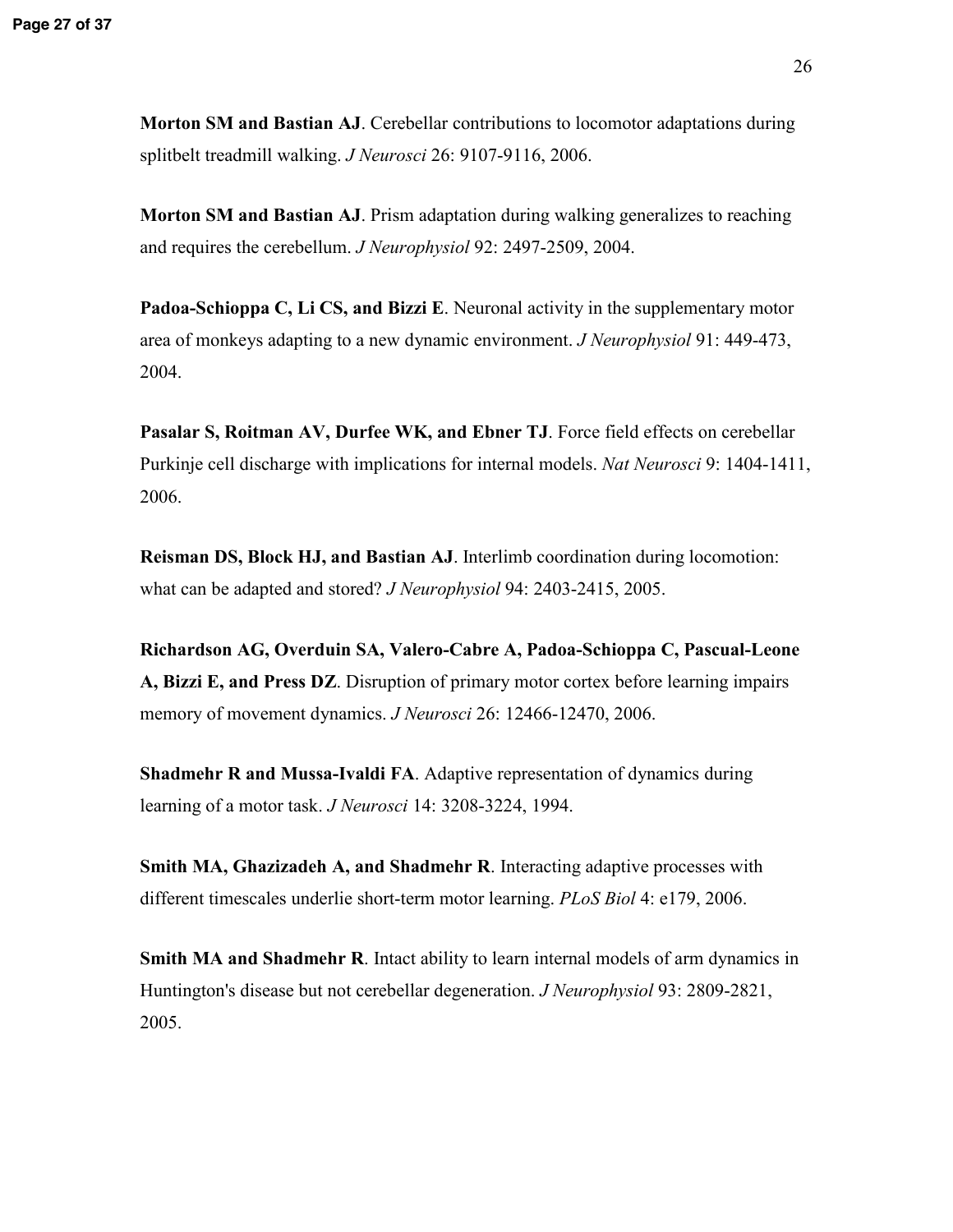**Thoroughman KA and Shadmehr R**. Electromyographic correlates of learning an internal model of reaching movements. *J Neurosci* 19: 8573-8588, 1999.

**Thoroughman KA and Shadmehr R**. Learning of action through adaptive combination of motor primitives. *Nature* 407: 742-747, 2000.

**Trouillas P, Takayanagi T, Hallett M, Currier RD, Subramony SH, Wessel K, Bryer A, Diener HC, Massaquoi S, Gomez CM, Coutinho P, Ben Hamida M, Campanella G, Filla A, Schut L, Timann D, Honnorat J, Nighoghossian N, and Manyam B**. International Cooperative Ataxia Rating Scale for pharmacological assessment of the cerebellar syndrome. The Ataxia Neuropharmacology Committee of the World Federation of Neurology. *J Neurol Sci* 145: 205-211, 1997.

**Vilis T and Hore J**. Central neural mechanisms contributing to cerebellar tremor produced by limb perturbations. *J Neurophysiol* 43: 279-291, 1980.

**Wallman J and Fuchs AF**. Saccadic gain modification: visual error drives motor adaptation. *J Neurophysiol* 80: 2405-2416, 1998.

**Wolpert DM, Ghahramani Z, and Jordan MI**. An internal model for sensorimotor integration. *Science* 269: 1880-1882, 1995.

**Wolpert DM, Miall RC, and Kawato M**. Internal models in the cerebellum. *Trends Cogn Sci* 2: 338-347, 1998.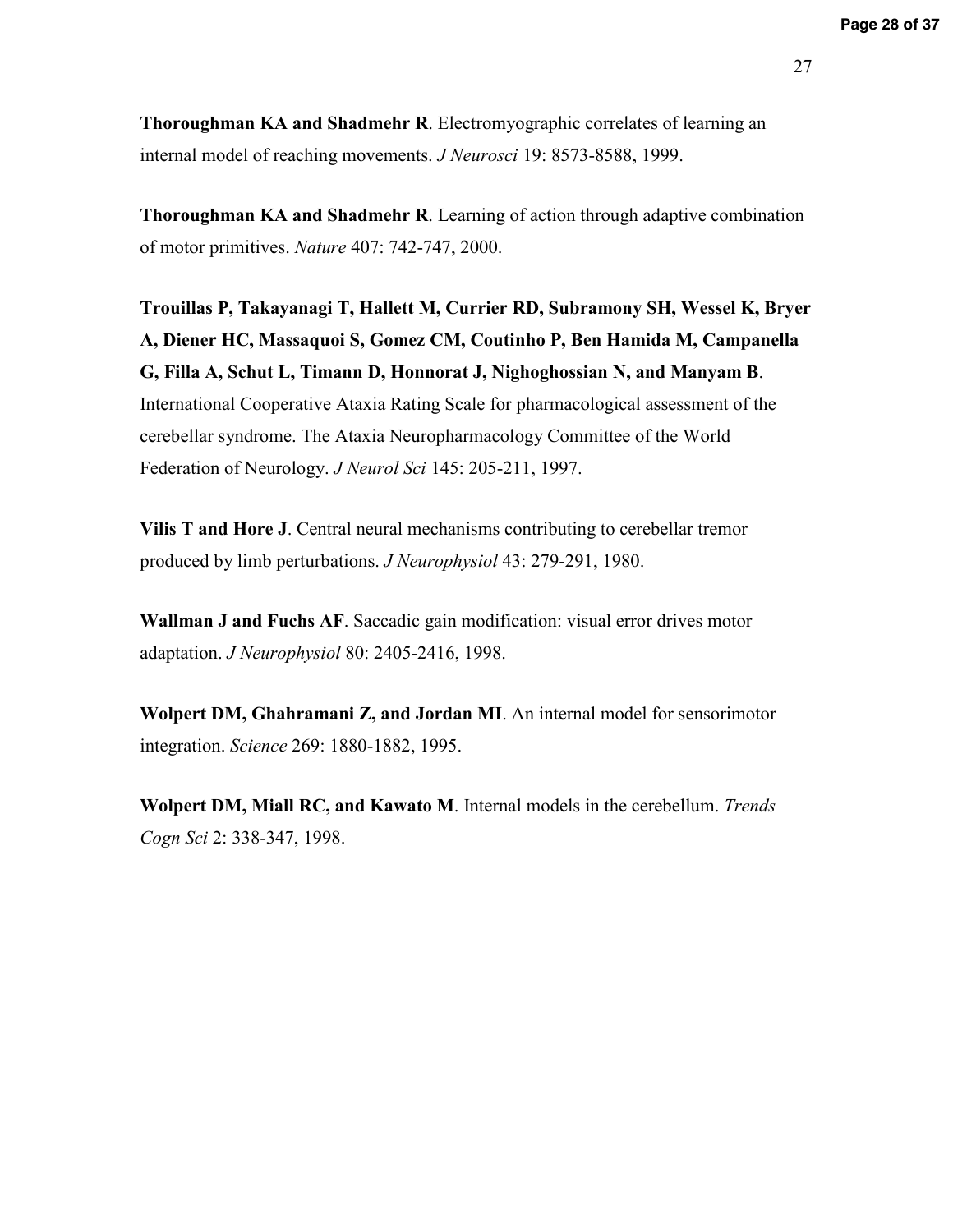# **Figure Captions**

Figure 1. Illustration of two different types of error. A: sensory prediction error  $(S_e)$ . Based on an initial motor command (u), the forward model makes prediction about the sensory outcome of the movement  $(\hat{S})$ . The difference between the actual hand position (S) and the predicted hand position  $(S)$  based on visual feedback represents sensory prediction error  $(S_e)$ . B: sensory prediction error can be monitored and transformed into motor commands (m) that produce motor corrections to compensate for this error. In all plots, the square represents target position.

Figure 2. Representative hand paths, tangential velocities (solid) and accelerations (dashed). A: shooting task. B: pointing task. In the shooting task, the robot acts to damp the movement after the hand crosses the target zone. The braking portion is indicated by the gray shaded area. The hand path is shown up to the point of designated movement termination, which is indicated by the black vertical bar on the velocity trace. Cerebellar subjects had relatively straight hand path for shooting movements but movement direction was more variable compared to healthy controls. They also had increased path curvatures for pointing movements. C: hand paths for catch (dashed line) and perturbed (solid line) trials averaged over one adaptation phase during the shooting task. This is to demonstrate that no sign of online correction is found by visual inspection. We confirmed this by conducing a statistical analysis (see Onset of online corrections in **Methods**). The square represents target position. Position traces in B&C are drawn to the same scale as in A.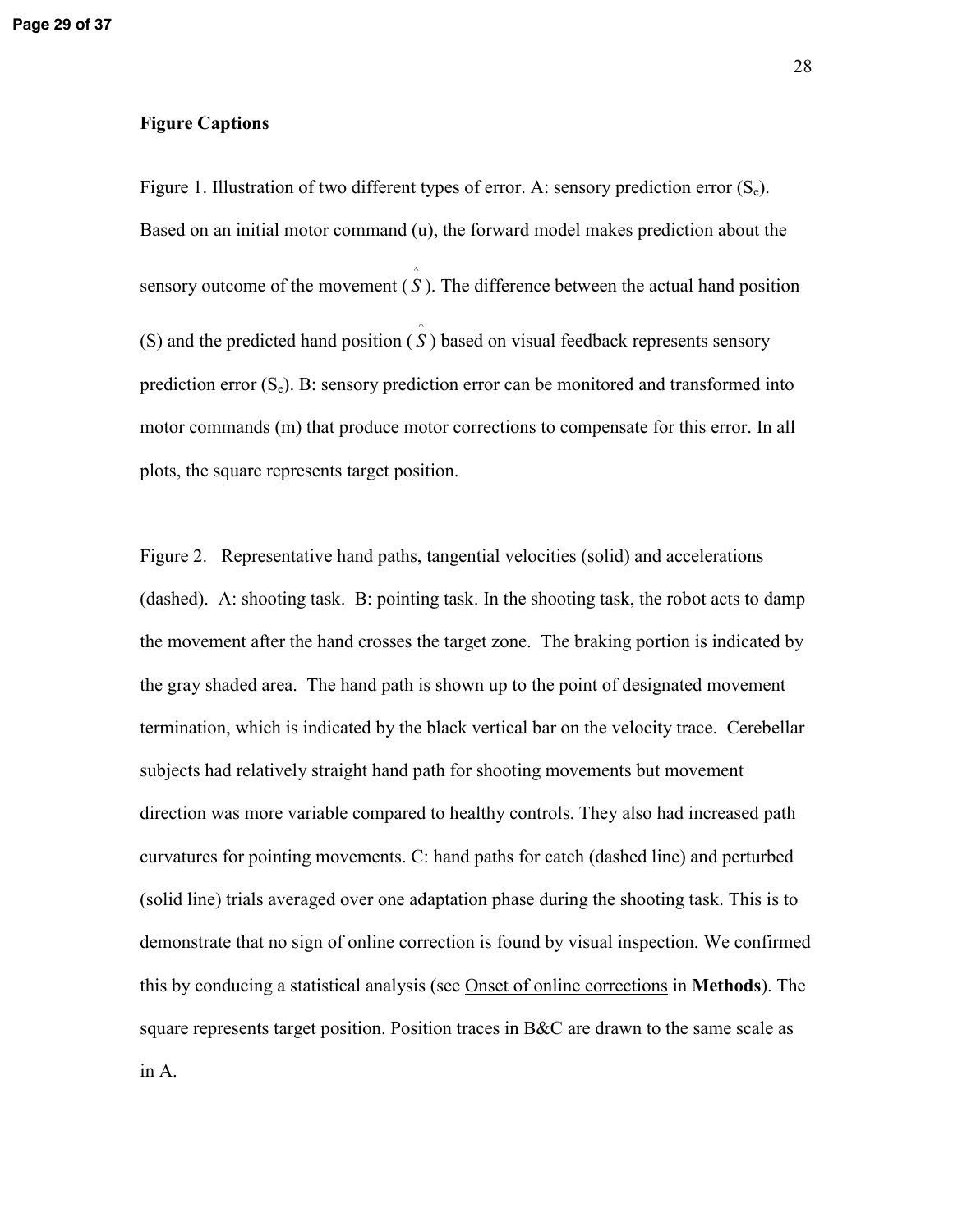Figure 3. Movement characteristics of the cerebellar (filled bars) and healthy individuals (open bars). A: mean peak speed with SEM (standard error of the mean) for pointing and shooting tasks; B: mean movement time with SEM. \*: p< 0.01; C: histogram of the onset time of path correction for the cerebellar and healthy individuals.

Figure 4. Aiming error during the course of adaptation averaged over subjects for each group. A, B: pointing and shooting conditions for healthy individuals; C, D: pointing and shooting conditions for cerebellar individuals. The abscissa indicates trial number and it starts from baseline, adaptation (shaded area), and post-adaptation.

Figure 5. A: adaptation rate; B: residual error; C: after-effect; significant group effect is indicated by the corresponding brackets. \*: p<0.05; \*\*: p<0.01. Error bars are SEM.

Figure 6. Pointing versus shooting adaptation rates for each individual subject in cerebellar (filled symbols) and control (open symbols) groups. The solid line indicates x=y.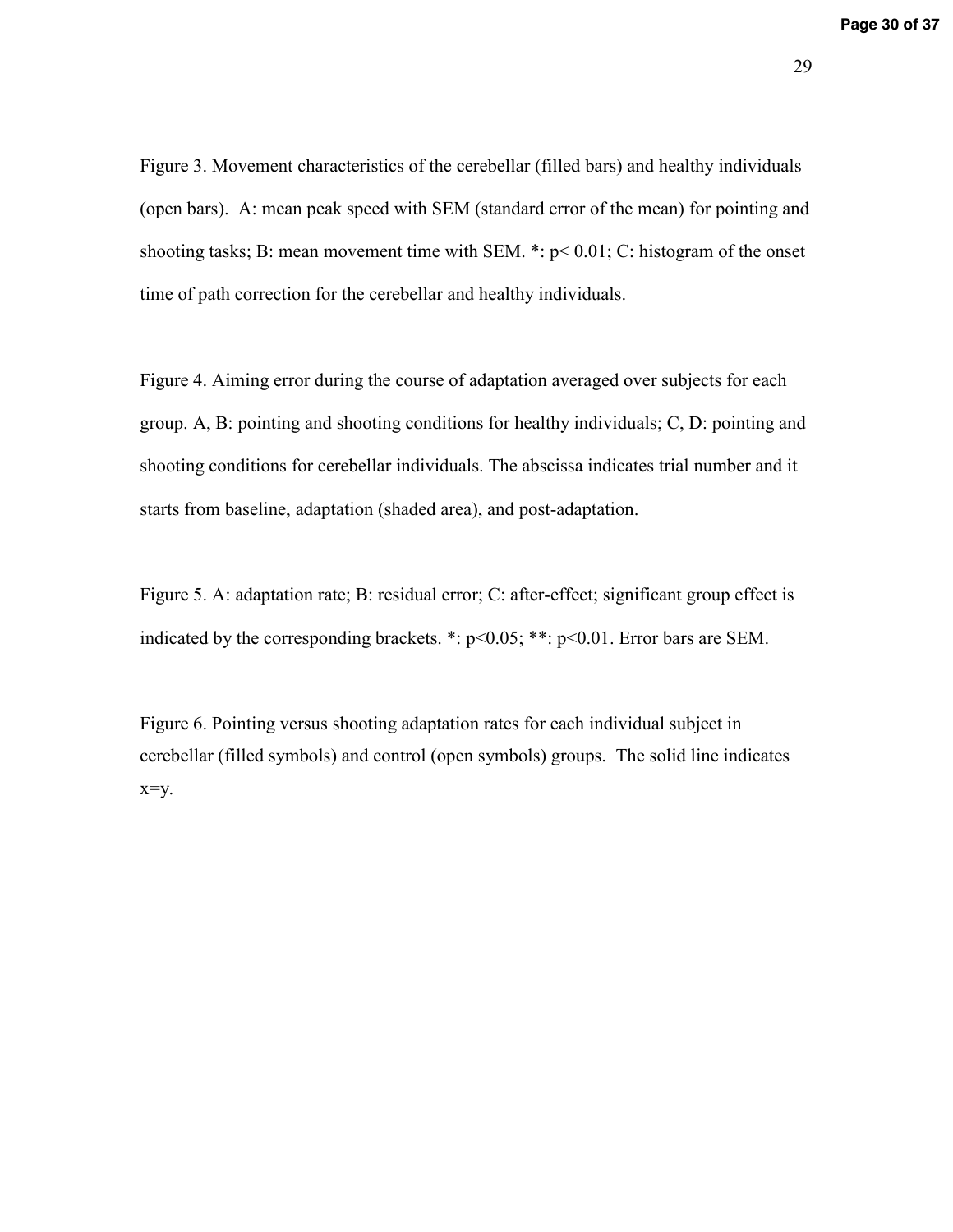**Page 31 of 37**

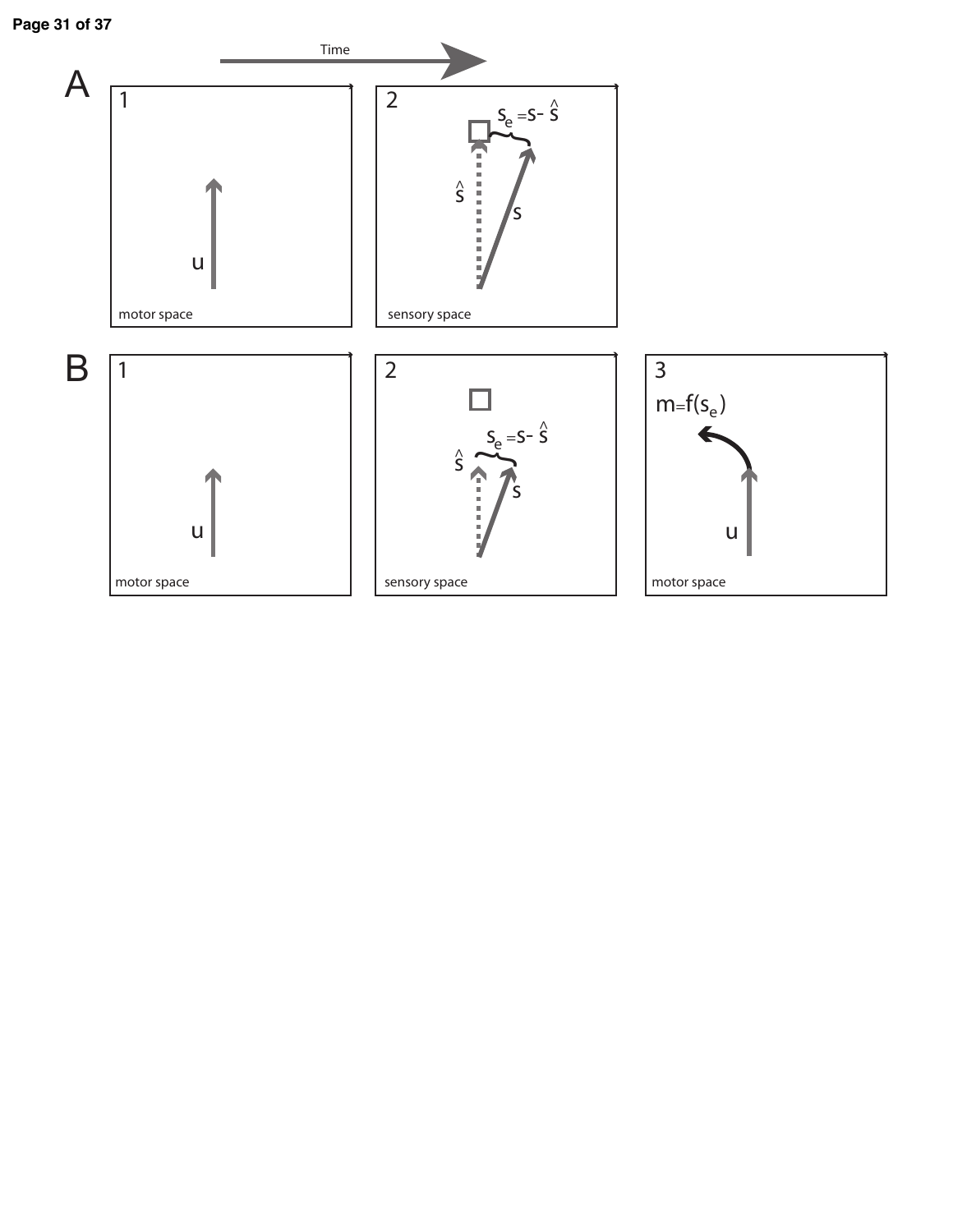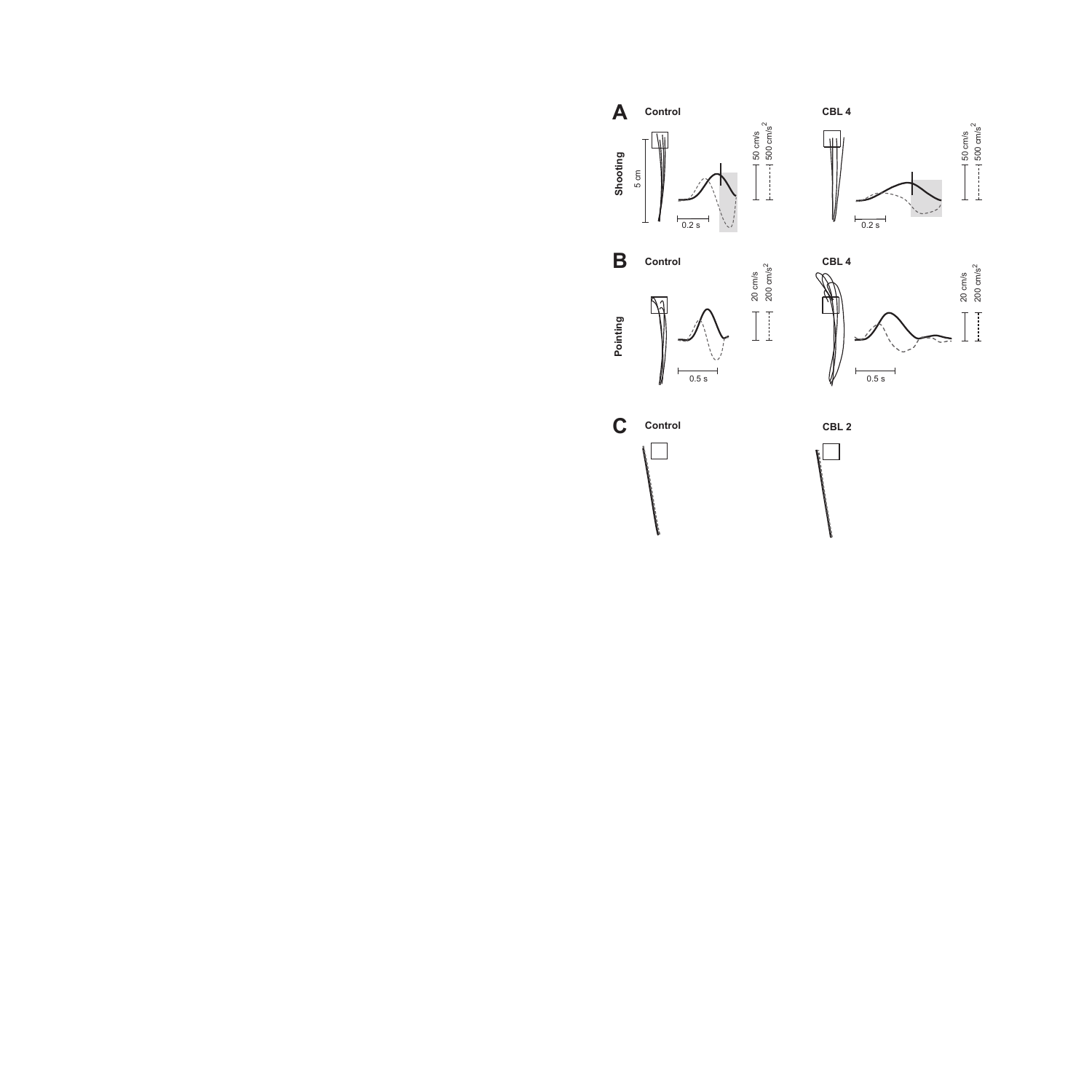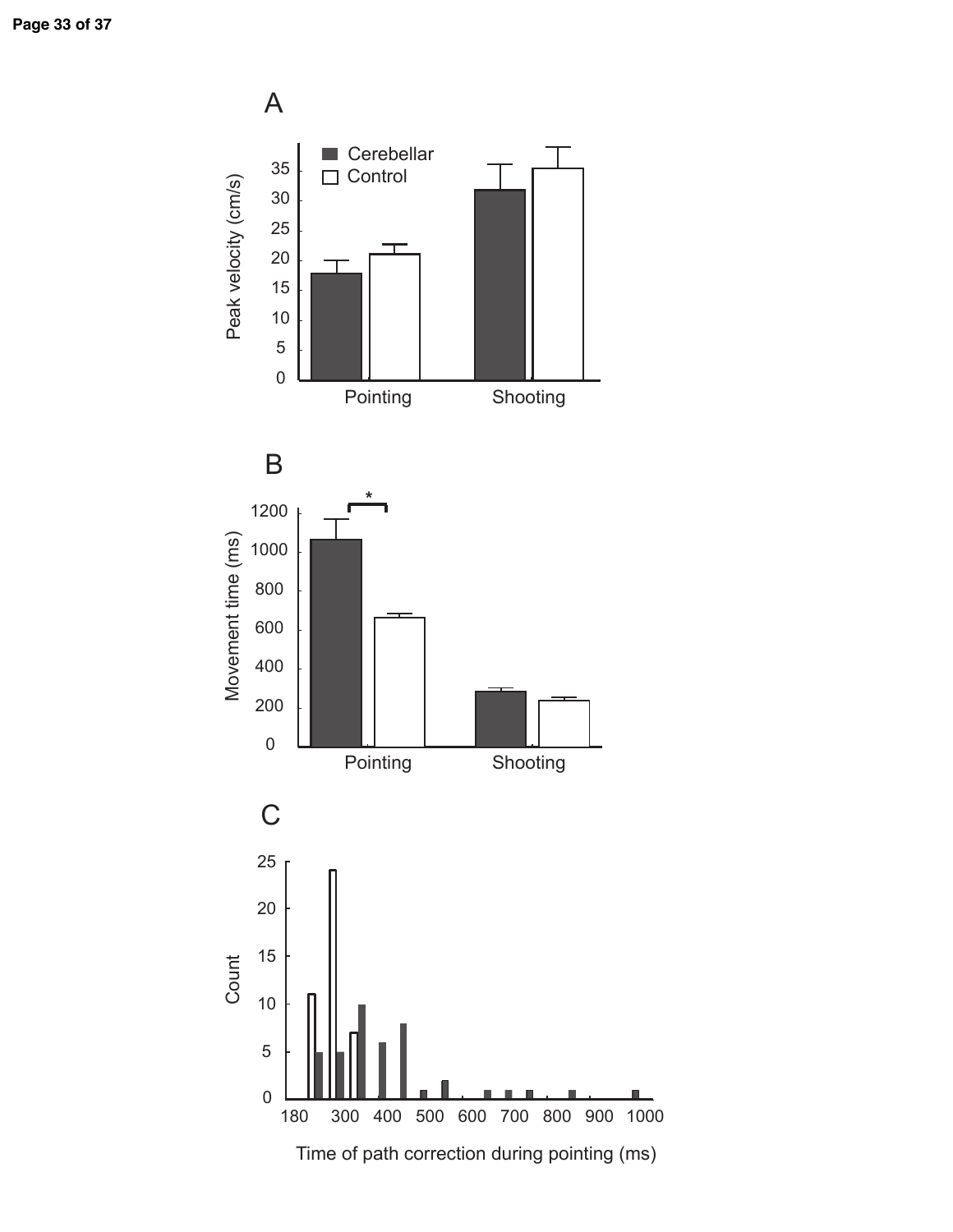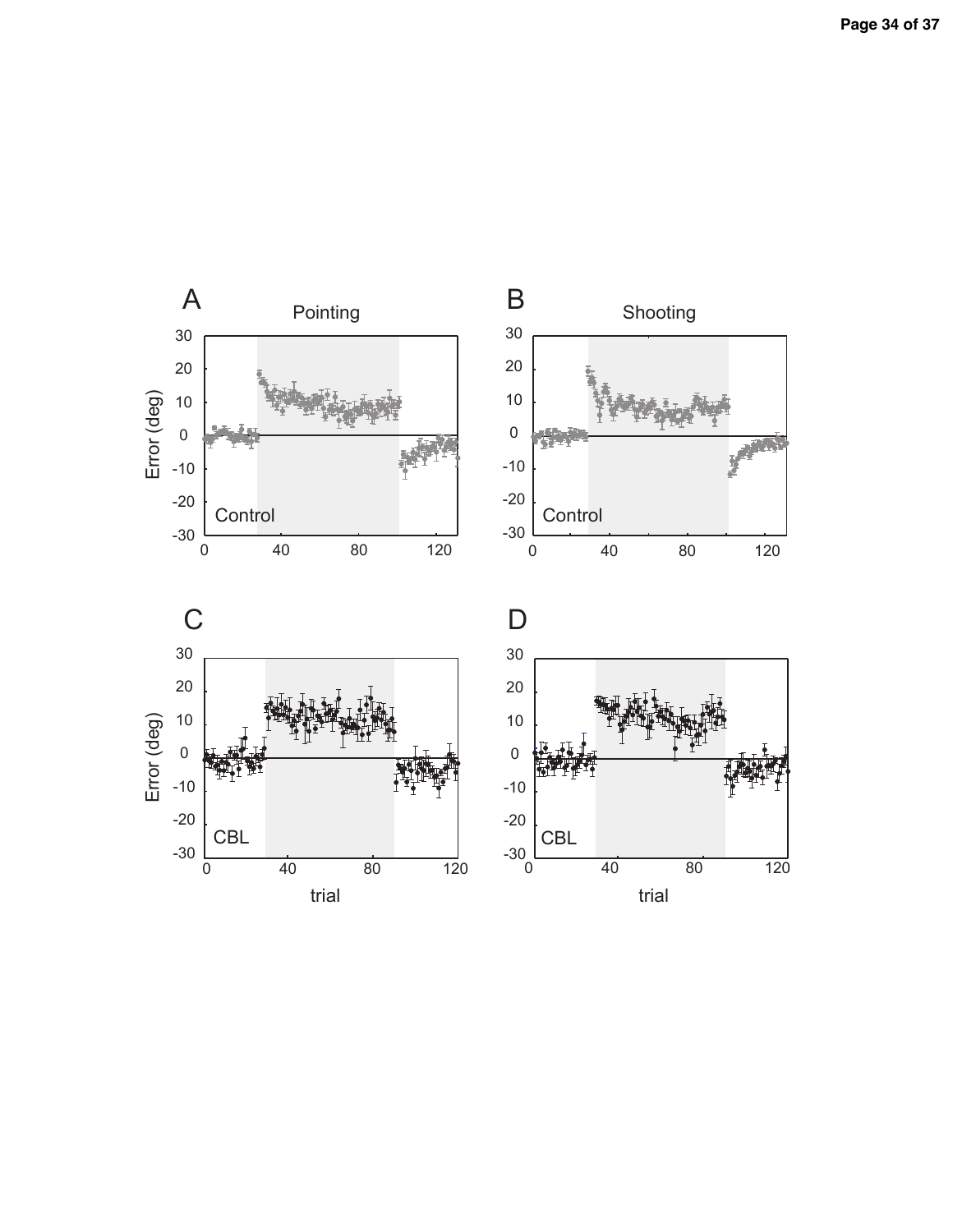





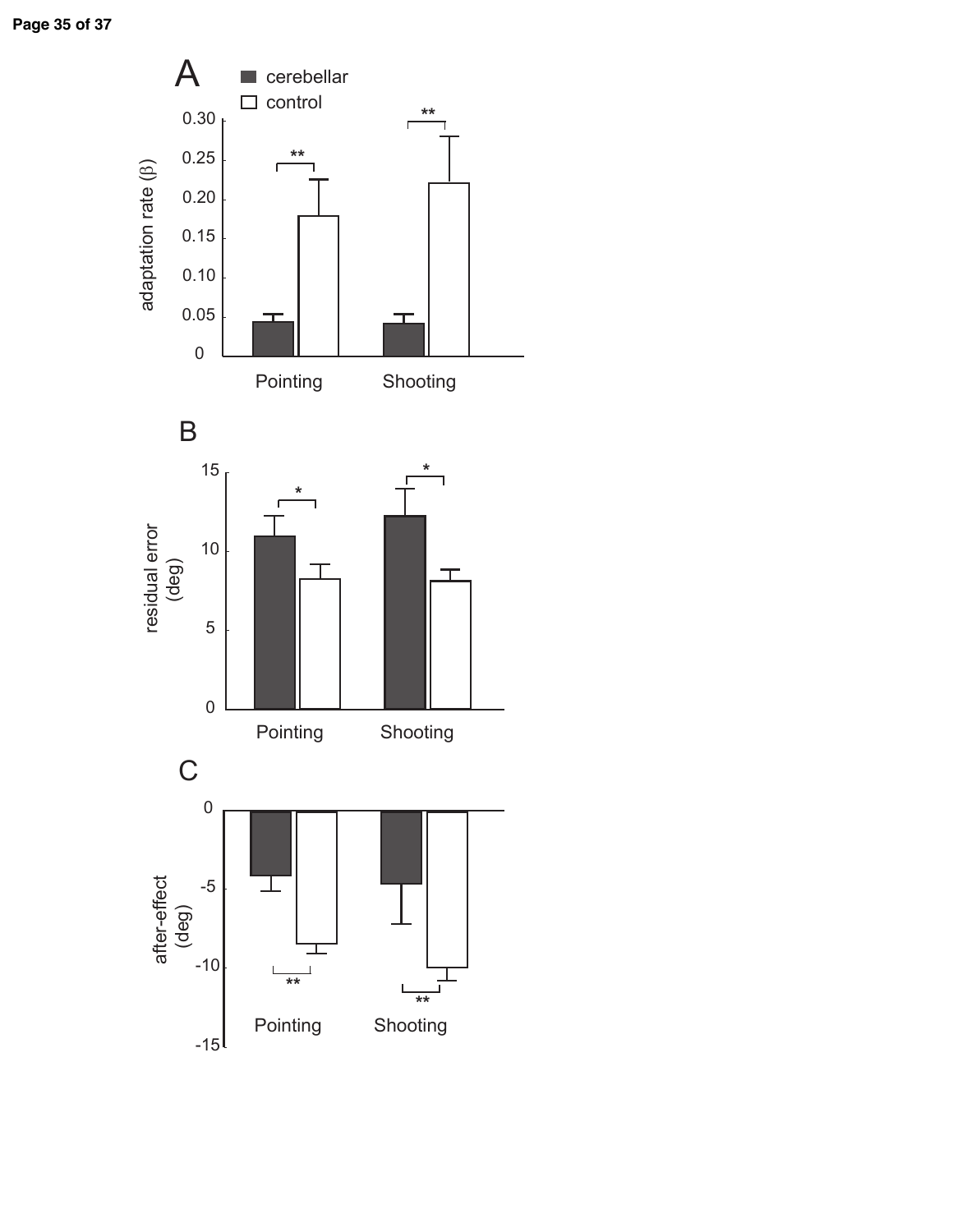